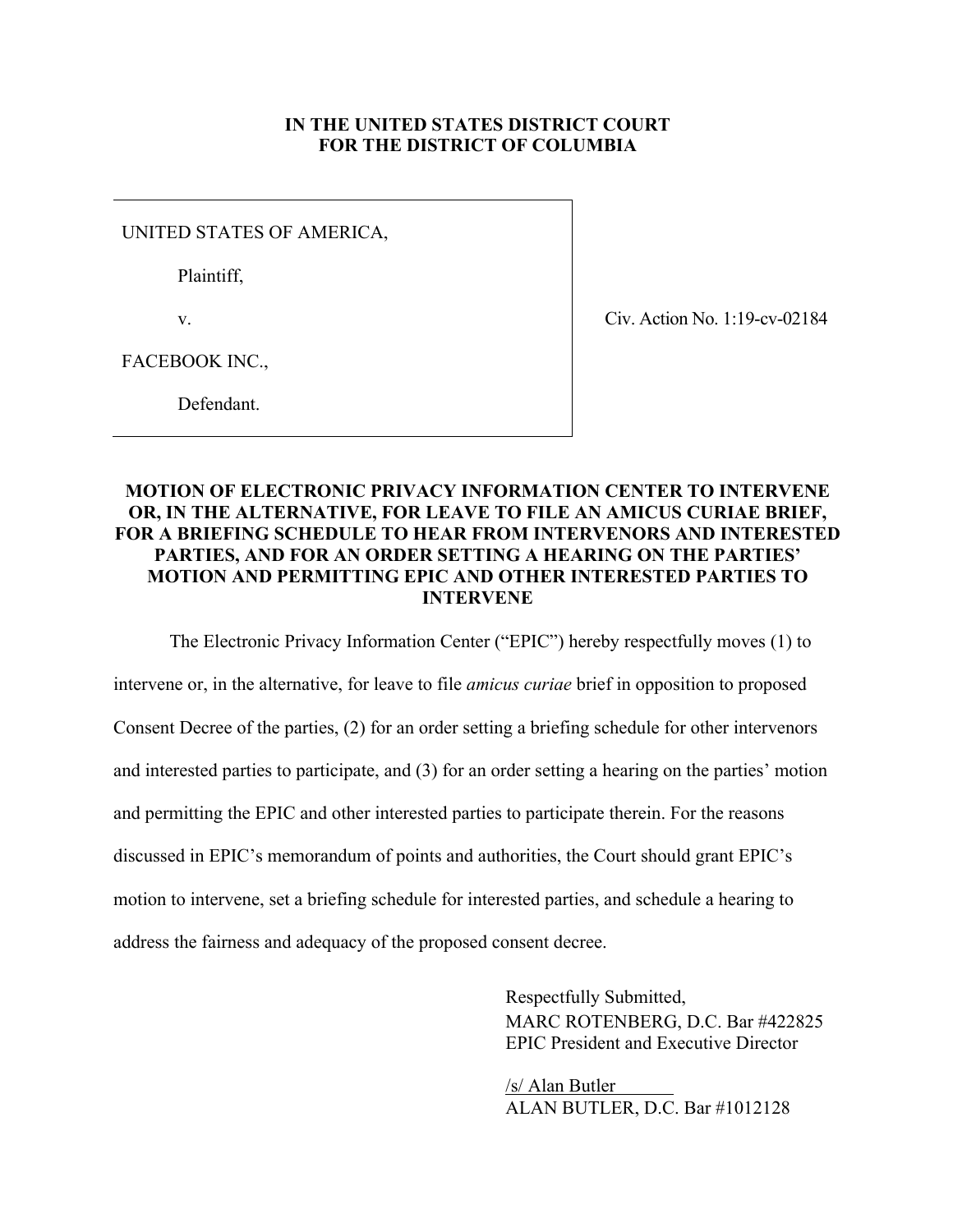EPIC Senior Counsel

MEGAN IORIO, D.C. Bar #1618365 EPIC Appellate Advocacy Counsel

ELECTRONIC PRIVACY INFORMATION CENTER 1718 Connecticut Avenue, N.W. Suite 200 Washington, D.C. 20009 (202) 483-1140 (telephone) (202) 483-1248 (facsimile)

*Attorneys for Plaintiff EPIC*<sup>1</sup>

Dated: July 25, 2019

<sup>&</sup>lt;sup>1</sup> EPIC Consumer Protection Counsel Christine Bannan, a member of the Massachusetts Bar whose admission is pending in the District of Columbia, contributed to this motion.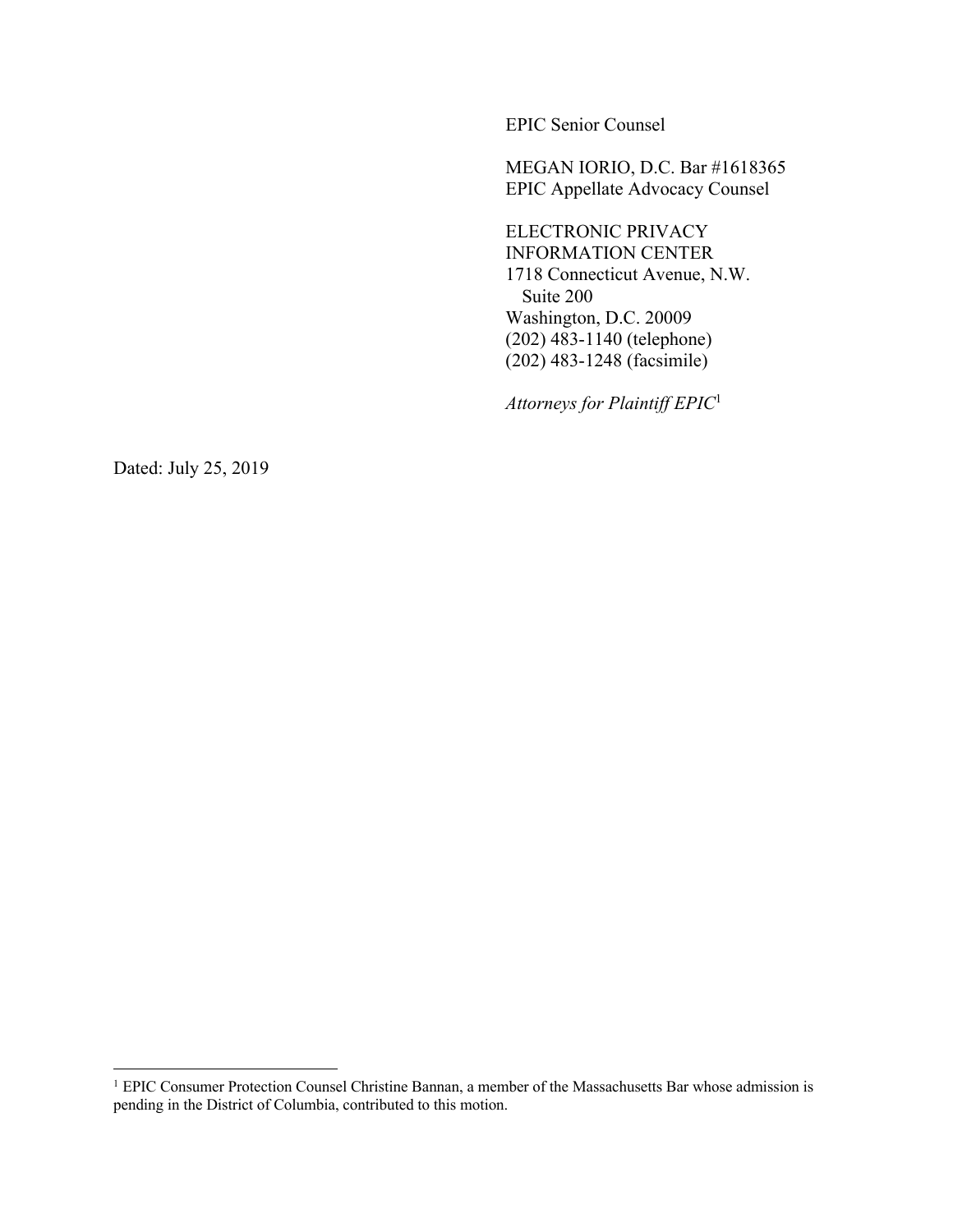# **IN THE UNITED STATES DISTRICT COURT FOR THE DISTRICT OF COLUMBIA**

UNITED STATES OF AMERICA,

Plaintiff,

v.

Civ. Action No. 1:19-cv-02184

FACEBOOK INC.,

Defendant.

# **MEMORANDUM OF POINTS AND AUTHORITIES IN SUPPORT OF THE ELECTRONIC PRIVACY INFORMATION CENTER'S MOTION**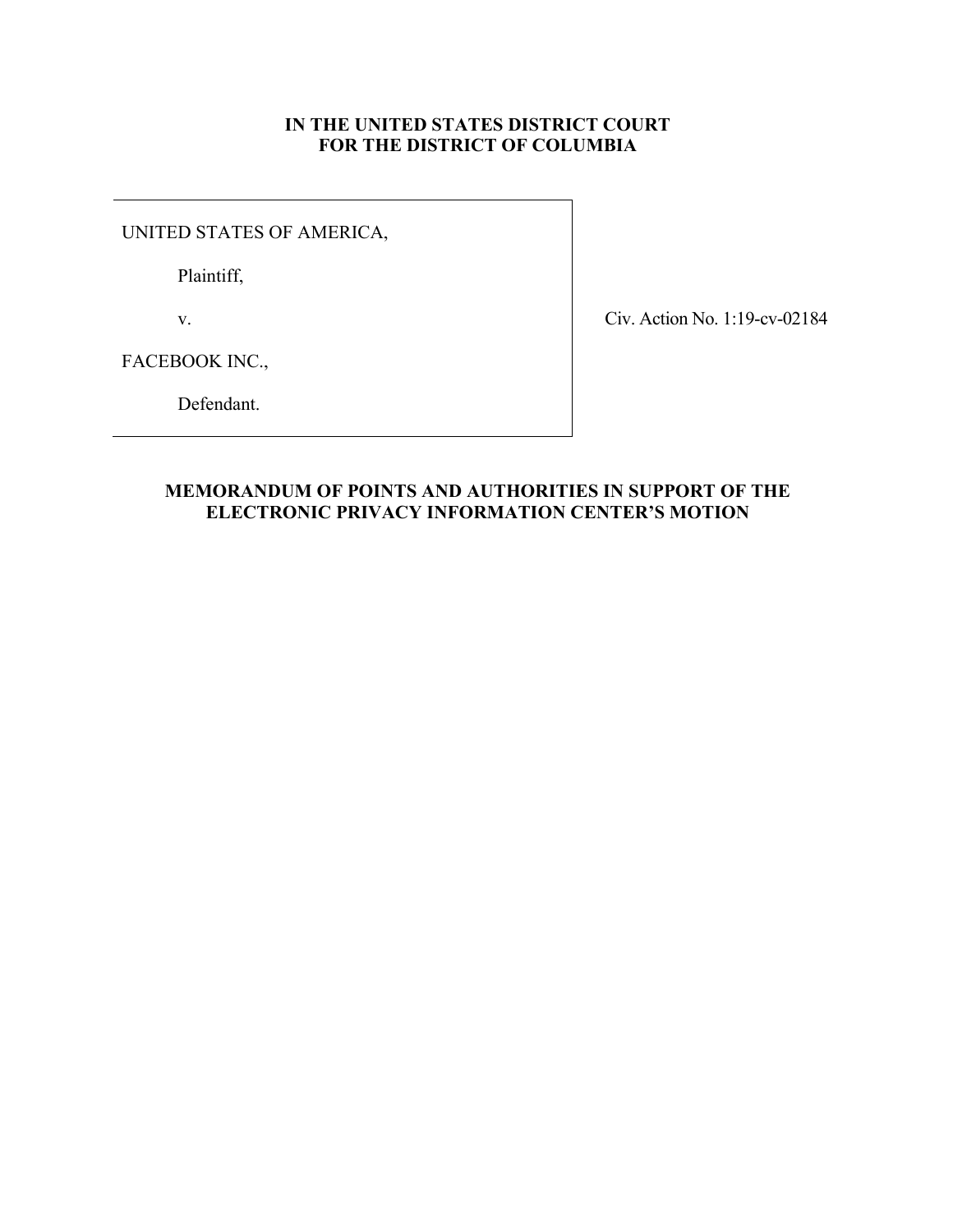# **TABLE OF CONTENTS**

| I.   | The history of EPIC's 2009 Complaint and the FTC's 2012 Consent Order against              |  |
|------|--------------------------------------------------------------------------------------------|--|
| II.  | The subsequent history of EPIC's complaints filed with the FTC against Facebook            |  |
| III. |                                                                                            |  |
|      |                                                                                            |  |
| Ι.   |                                                                                            |  |
|      | A.                                                                                         |  |
|      | Alternatively, EPIC should be permitted to intervene pursuant to Rule 24(b)16<br><b>B.</b> |  |
| II.  | Alternatively, the Court should grant EPIC's motion for leave to file an <i>amicus</i>     |  |
| III. | The Court should set a briefing schedule so that all interested parties can participate    |  |
| IV.  | The Court should schedule a hearing to review the fairness and adequacy of the             |  |
|      |                                                                                            |  |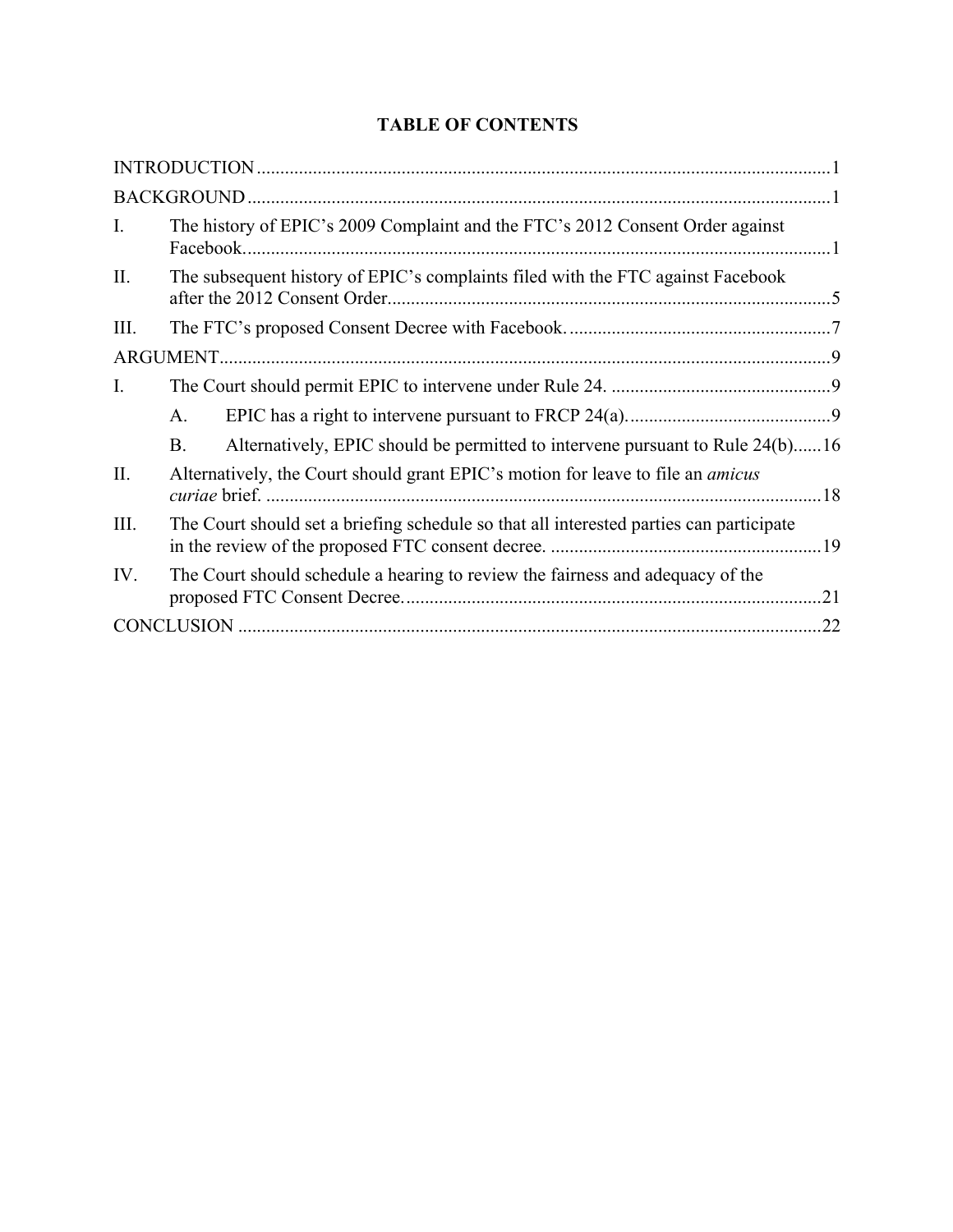#### **INTRODUCTION**

This matter concerns a proposed settlement between the Federal Trade Commission ("FTC" or "Commission") and Facebook regarding violations of a 2012 Consent Order that imposed obligations on both Facebook and the Commission to protect the privacy of Facebook users. But the proposed settlement fails to safeguard the interests of Facebook users.

The proposed Consent Decree, now before this Court, also directly implicates the rights of EPIC and others who have helped establish the underlying legal authority that is the basis for this settlement, who have routinely filed privacy complaints with the FTC alleging violations of the Consent Order, who have complaints currently pending before the Commission, and who have worked for more than a decade to protect the interests of Facebook users. EPIC has a direct interest in the Consent Decree under review and therefore seeks intervention as of right under Federal Rule of Civil Procedure 24(a)(2) or, in the alternative, either permissive intervention or amicus curiae status. Given the sweeping impact of this Consent Decree on EPIC and other similarly situated groups, the Court should adopt a briefing schedule for all interested parties and conduct a careful review of the fairness and adequacy of the proposed consent decree.

#### **BACKGROUND**

# **I. The history of EPIC's 2009 Complaint and the FTC's 2012 Consent Order against Facebook.**

This case follows a Complaint and Consent Order that the FTC filed against Facebook in 2012 based on privacy violations that were first identified by EPIC and a coalition of privacy and civil liberties organization in a Complaint filed in December 2009, supplemental material by EPIC in February 2010, and an additional Complaint filed by EPIC and a coalition of privacy and civil liberties organizations in May 2010. Complaint, Request for Investigation, Injunction, and Other Relief of EPIC et al., *In re Facebook, Inc.* (Dec. 17, 2009) [hereinafter EPIC 2009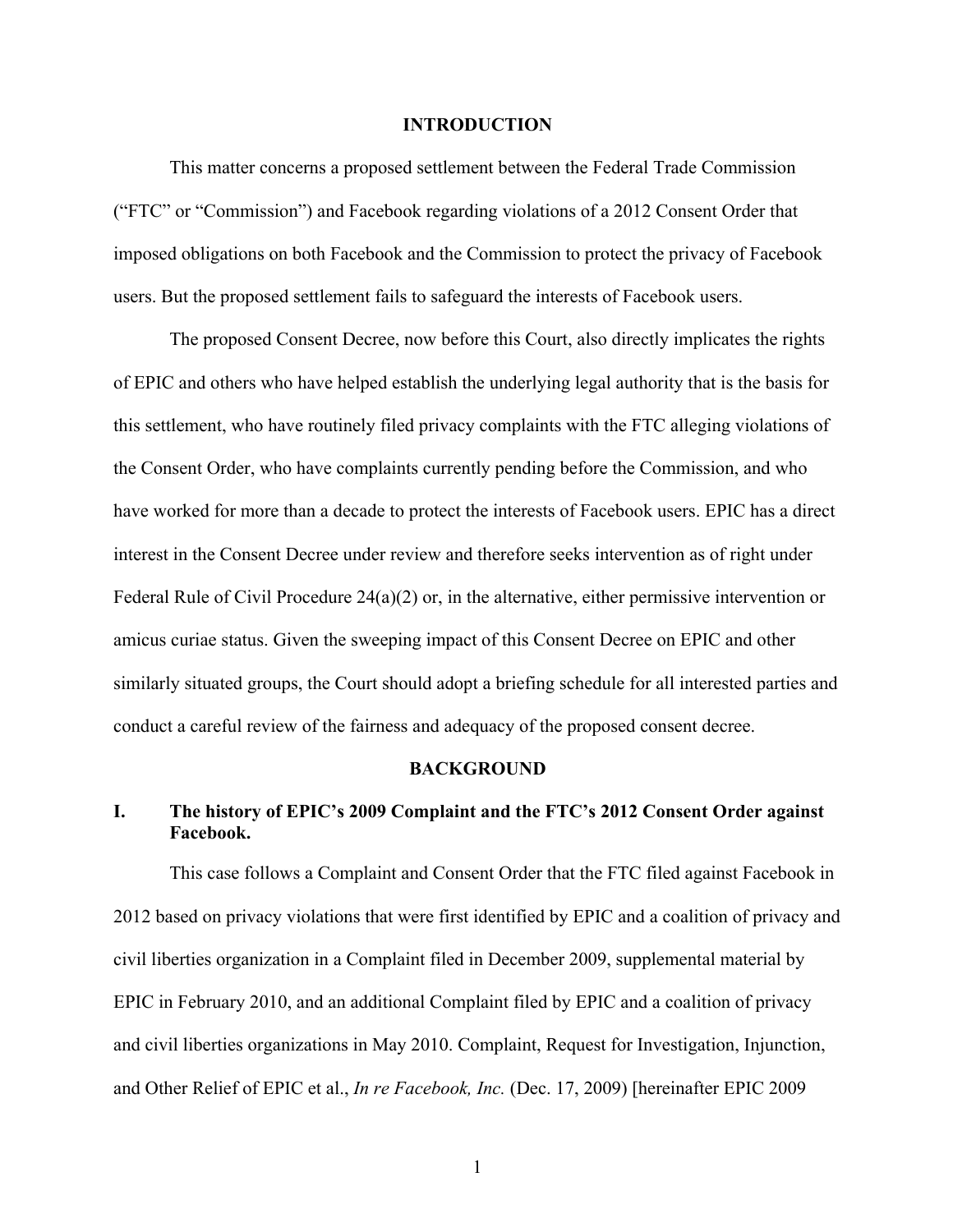FTC Facebook Complaint] (Ex. 1);<sup>1</sup> Supplemental Materials Submitted by EPIC et al. in Support of Pending Complaint and Request for Injunction, Request for Investigation and for Other Relief, *In re Facebook, Inc.* (Jan. 14, 2010) [hereinafter EPIC 2010 Supplement] (Ex. 2); <sup>2</sup> Complaint, Request for Investigation, Injunction, and Other Relief, *In re Facebook, Inc.* (May 5, 2010) [hereinafter EPIC 2010 FTC Facebook Complaint] (Ex. 3).<sup>3</sup> EPIC's 2009 FTC Facebook Complaint was filed along with the American Library Association, the Center for Digital Democracy, the Consumer Federation of America, FoolProof Financial Education, Patient Privacy Rights, Privacy Activism, the Privacy Rights Now Coalition, the Privacy Rights Clearinghouse, and the U.S. Bill of Rights Foundation; the same groups also joined EPIC's Complaint to the FTC in 2010, along with others. *Id*.

In the 2009 Complaint, EPIC and others alleged that Facebook had changed the privacy settings of users in a way that made personal information, such as names of friends and private photos, publicly available and for Facebook's commercial benefit. EPIC 2009 FTC Facebook Complaint, *supra*. EPIC further alleged that Facebook made personal information available to application developers without users' knowledge or consent; that Facebook Connect decreased users' control over disclosure of personal information; that Facebook's iPhone syncing secretly disclosed personal information; that Facebook's social plugins revealed user information without user consent; and that Facebook allowed developers to retain user data indefinitely. *Id.*

Following the submission of its complaint, EPIC received a response from the FTC, stating that "[y]our most recent complaint raises issues of particular interest for us at this time." Letter from Director, FTC Bureau of Consumer Protection, to Marc Rotenberg, Director, EPIC

<sup>&</sup>lt;sup>1</sup> https://epic.org/privacy/inrefacebook/EPIC-FacebookComplaint.pdf.<br>
<sup>2</sup> https://epic.org/privacy/inrefacebook/EPIC\_Facebook\_Supp.pdf. 3 https://epic.org/privacy/facebook/EPIC\_FTC\_FB\_Complaint.pdf.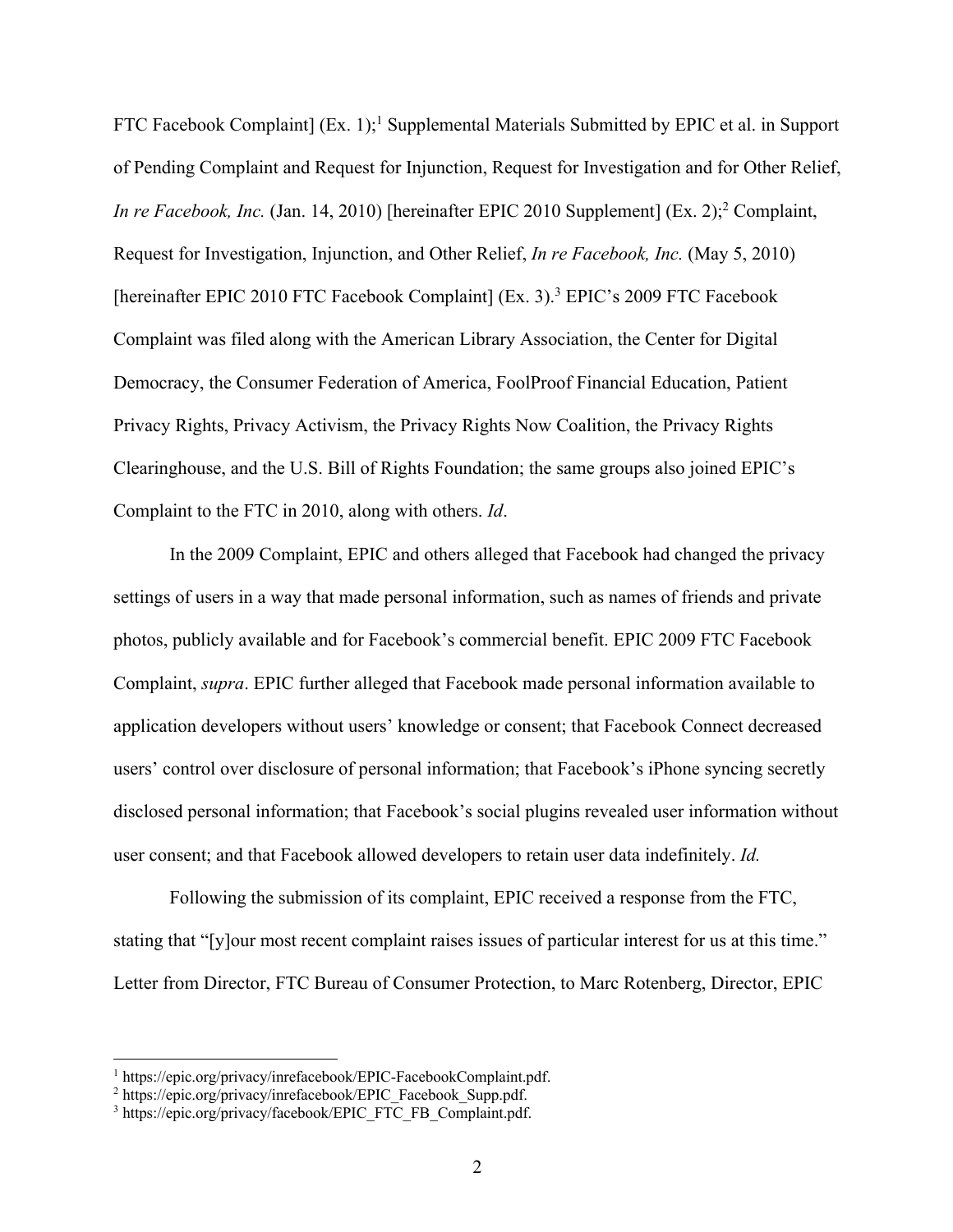(Jan. 14, 2010) (Ex. 4). <sup>4</sup> On January 14, 2010, EPIC and others supplemented the original complaint and described Facebook's practices for access to users' passwords, representations regarding Facebook Connect, and representations regarding iPhone syncing were unfair and deceptive. EPIC 2010 Supplement, *supra*.

EPIC and other groups filed a second complaint with the Federal Trade Commission over Facebook's disclosure of users' previously-restricted personal information to Facebook's business partners and the general public. EPIC 2010 FTC Facebook Complaint, *supra*. The information disclosed by Facebook included employment history, education, location, hometown, film preferences, music preferences, and reading preferences. *Id.*

On November 29, 2011, the FTC announced a proposed settlement agreement with Facebook over the company's unfair and deceptive business practices. *In re Facebook, Inc.,*  FTC File No. 092 3184 (2011) (Agreement Containing Consent Order) (Ex. 5).<sup>5</sup> The FTC identified eight specific counts, including changes to users' privacy settings, application access to user data, advertiser access to use data, photo and video deletion, and violations of the Safe Harbor Framework. *Id.* According to the FTC, "under the proposed settlement, Facebook is:

- barred from making misrepresentations about the privacy or security of consumers' personal information;
- required to obtain consumers' affirmative express consent before enacting changes that override their privacy preferences;
- required to prevent anyone from accessing a user's material more than 30 days after the user has deleted his or her account;

<sup>&</sup>lt;sup>4</sup> https://epic.org/privacy/inrefacebook/Facebook\_Vladeck\_Letter.pdf.<br><sup>5</sup> http://www.ftc.gov/os/caselist/0923184/111129facebookagree.pdf.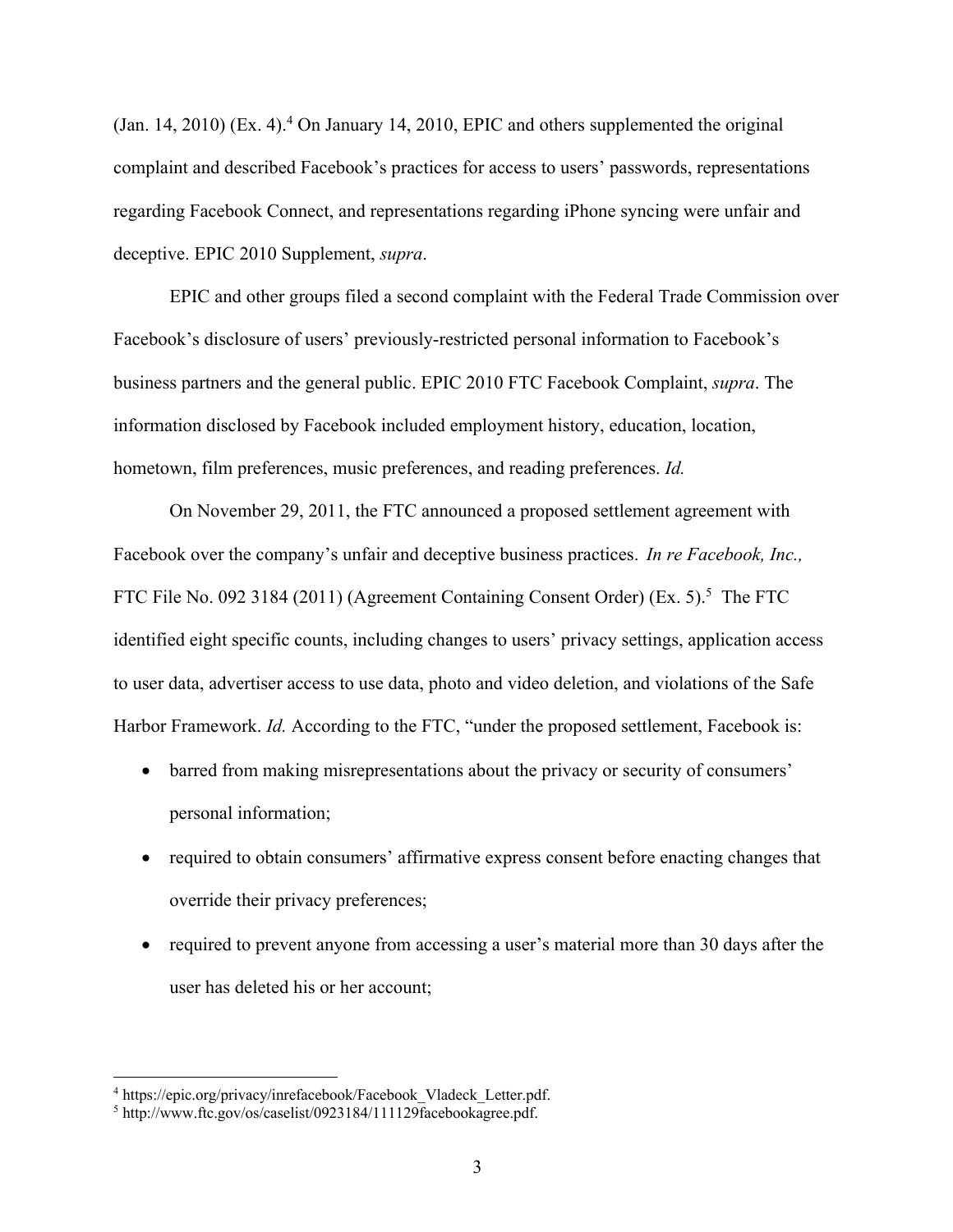- required to establish and maintain a comprehensive privacy program designed to address privacy risks associated with the development and management of new and existing products and services, and to protect the privacy and confidentiality of consumers' information; and
- required, within 180 days, and every two years after that for the next 20 years, to obtain independent, third-party audits certifying that it has a privacy program in place that meets or exceeds the requirements of the FTC order, and to ensure that the privacy of consumers' information is protected."

Press Release, Fed. Trade Comm'n, *Facebook Settles FTC Charges that It Deceived Consumers by Failing to Keep Privacy Promises* (Nov. 29, 2011) [hereinafter FTC Nov. 29, 2011 Press Release]. 6

The Chairman of the Federal Trade Commission at the time, John Liebowitz, stated "Facebook is obligated to keep the promises about privacy that it makes to its hundreds of millions of users. Facebook's innovation does not have to come at the expense of consumer privacy. The FTC action will ensure it will not." *Id.*

The Commission made clear EPIC's role in the establishment of the Consent Order, which is the legal basis of the proposed Consent Decree now before this Court. In announcing the proposed Consent Order, the Commission stated that "Facebook's privacy practices were the subject of complaints filed with the FTC by the Electronic Privacy Information Center and a coalition of consumer groups." *Id*.

<sup>6</sup> http://www.ftc.gov/opa/2011/11/privacysettlement.shtm.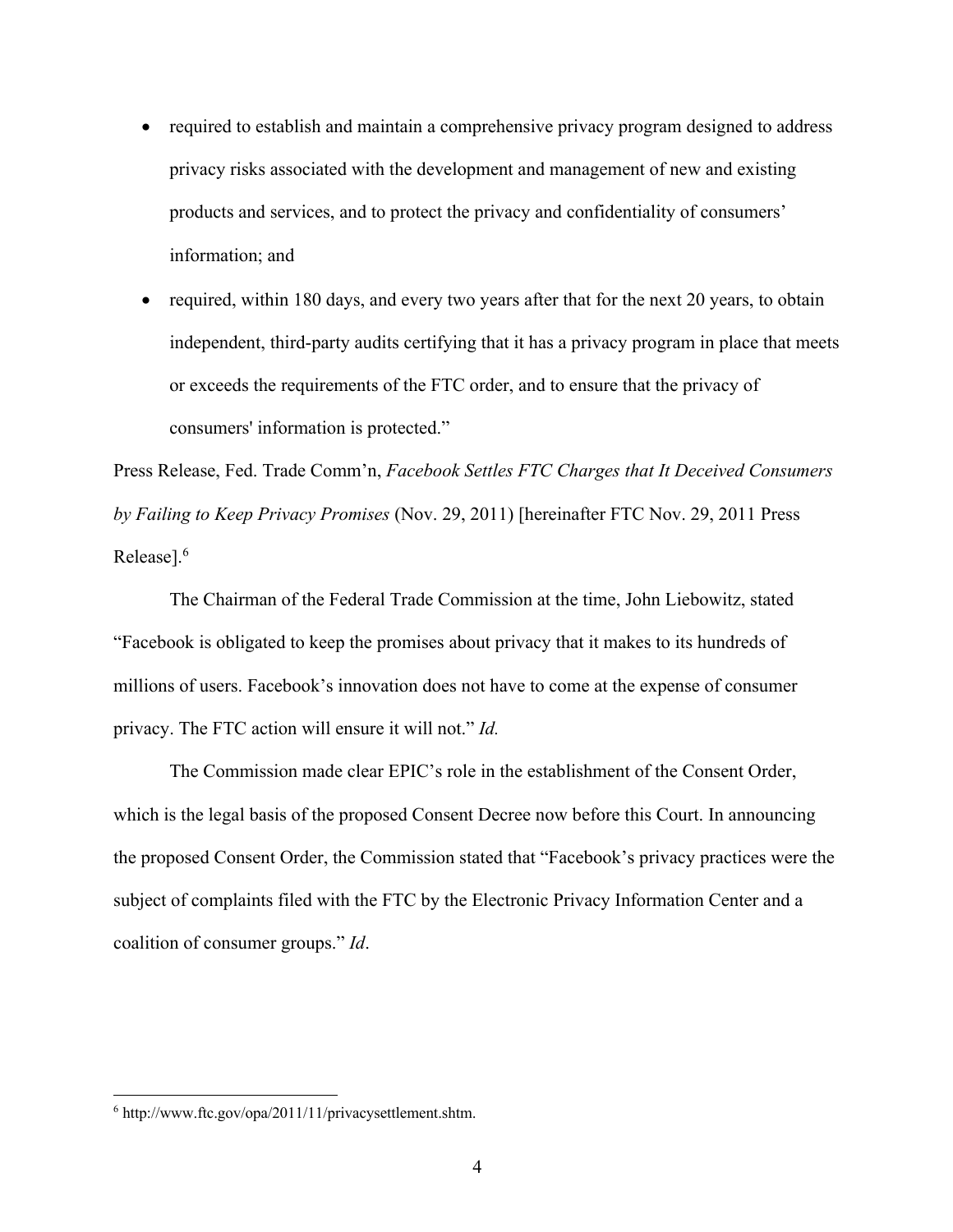# **II. The subsequent history of EPIC's complaints filed with the FTC against Facebook after the 2012 Consent Order.**

Since 2012, EPIC has filed five detailed complaints with the Commission regarding Facebook's business practices, alleging violations of the Consent Order. All of these complaints, as well as many similar complaints brought to the Commission by consumer and privacy organizations representing the interests of Facebook users, would be extinguished by the proposed consent decree that the FTC and Facebook have submitted.

In 2014, EPIC submitted a complaint to the FTC concerning Facebook's manipulation of users' News Feeds for psychological research. Complaint, *In re Facebook, Inc.* (July 3, 2014) [hereinafter EPIC 2014 Facebook Complaint] (Ex. 6).<sup>7</sup> EPIC argued that Facebook had "altered the News Feeds of Facebook users to elicit positive and negative emotional responses." *Id.* at 1. EPIC further alleged that the researchers "failed to follow standard ethical protocols for human subject research" and that Facebook violated Section 5 of the FTC Act when it did not get users' permission to conduct this study or notify users that their data would be disclosed to researchers. *Id.* These allegations have not been addressed by the FTC.

Also in 2014, Facebook acquired the private messaging application WhatsApp and EPIC, along with the Center for Digital Democracy, filed a complaint urging the Commission to block the acquisition. Complaint, *In re WhatsApp, Inc.* (Mar. 6, 2014) [hereinafter EPIC 2014 WhatsApp Complaint] (Ex. 7). <sup>8</sup> In 2016, after the merger had been approved, WhatsApp announced its plans to transfer users' personal information to Facebook, including their phone numbers, for Facebook to use for targeted advertising. *Looking Ahead for WhatsApp*, WhatsApp Blog (Aug. 25, 2016).<sup>9</sup> EPIC and CDD filed a complaint with the FTC opposing the transfer of

<sup>7</sup> https://epic.org/privacy/internet/ftc/facebook/psycho/Facebook-Study-Complaint.pdf.

<sup>8</sup> https://epic.org/privacy/ftc/whatsapp/WhatsApp-Complaint.pdf.

<sup>&</sup>lt;sup>9</sup> https://blog.whatsapp.com/10000627/Looking-ahead-for-WhatsApp.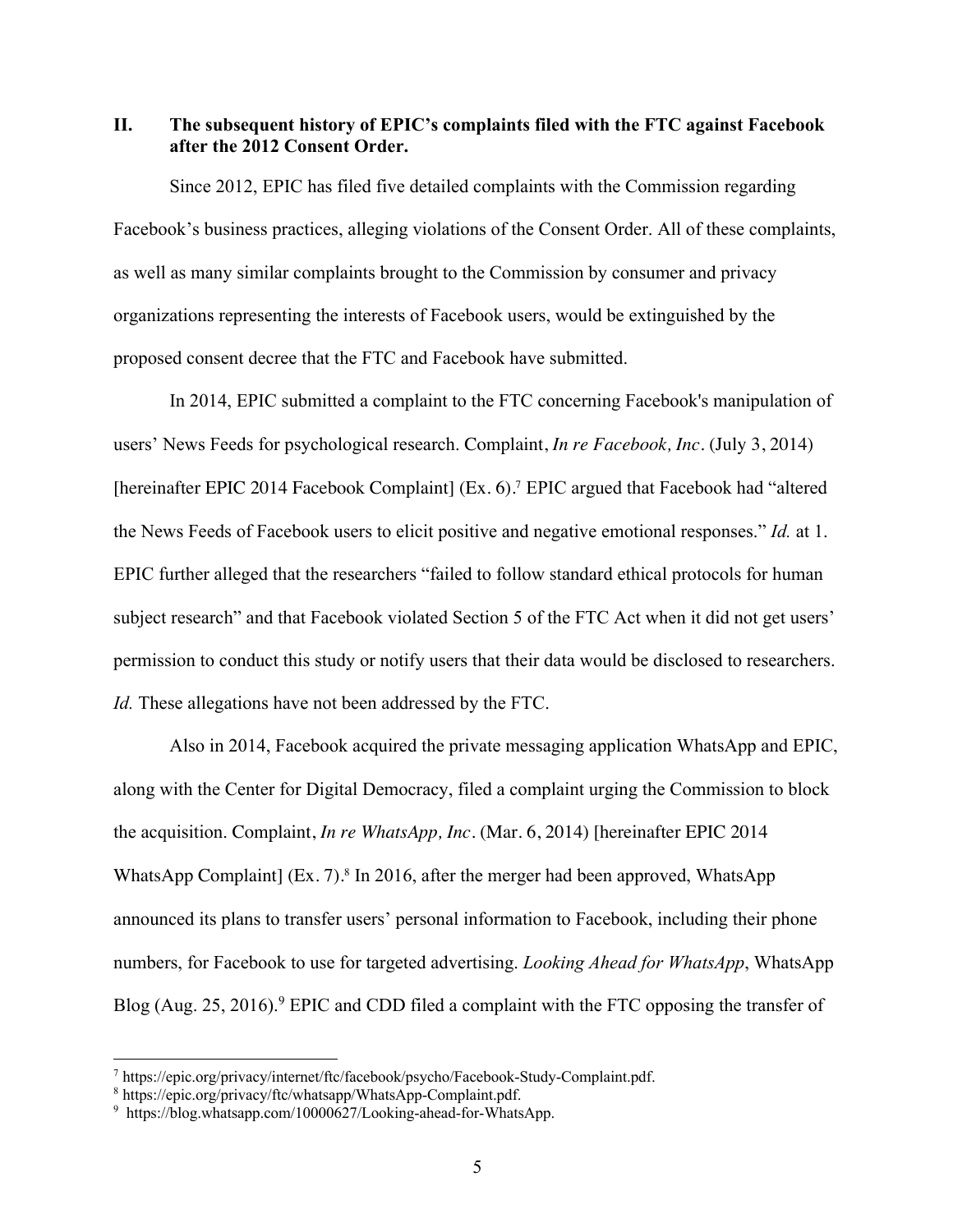WhatsApp use data to Facebook and arguing that the proposed policy changes violated Section 5 of the FTC Act. Complaint, *In re WhatsApp, Inc.* (Aug 29, 2016) [hereinafter EPIC 2016 WhatsApp Complaint] (Ex. 8). <sup>10</sup> These allegations have not been addressed by the FTC.

In 2018, EPIC and a coalition of consumer privacy organizations filed a complaint with the Federal Trade Commission charging that Facebook's facial recognition practice lacked privacy safeguards and violated the 2011 Consent Order with the Commission. Complaint, *In re Facebook, Inc. and Facial Recognition* (Apr. 6, 2018) [hereinafter EPIC 2018 Facebook Complaint] (Ex. 9). <sup>11</sup> As EPIC explained in its complaint, in early 2018, Facebook began routinely scanning photos, posted by users, for biometric facial matches without the consent of either the image subject or the person who uploaded the photo. *Id.* EPIC and consumer groups requested that "the Commission investigate Facebook, enjoin the deployment of additional facial recognition techniques as a violation of the 2011 Consent Order, and require Facebook to modify its biometric data practices to protect the privacy of Facebook users and non-users." *Id*. at 38. These allegations have not been addressed.

Perhaps most significantly in 2018, EPIC along with sixteen consumer organizations wrote the FTC a letter urging the Commission to investigate the unprecedented disclosure of personal data uncovered in the Facebook Cambridge Analytica scandal. The organizations wrote: "On behalf of leading consumer privacy organizations in the United States, we urge you to immediately investigate whether Facebook's alleged disclosure of the personal data of 50 million Americans to the data mining firm Cambridge Analytica violated the FTC Consent Order with Facebook we helped obtain." Letter from EPIC et al. to Maureen Ohlhausen, Acting Chairman,

<sup>10</sup> https://epic.org/privacy/ftc/whatsapp/EPIC-CDD-FTC-WhatsApp-Complaint-2016.pdf.

<sup>&</sup>lt;sup>11</sup> https://epic.org/privacy/facebook/FTC-Facebook-FR-Complaint-04062018.pdf.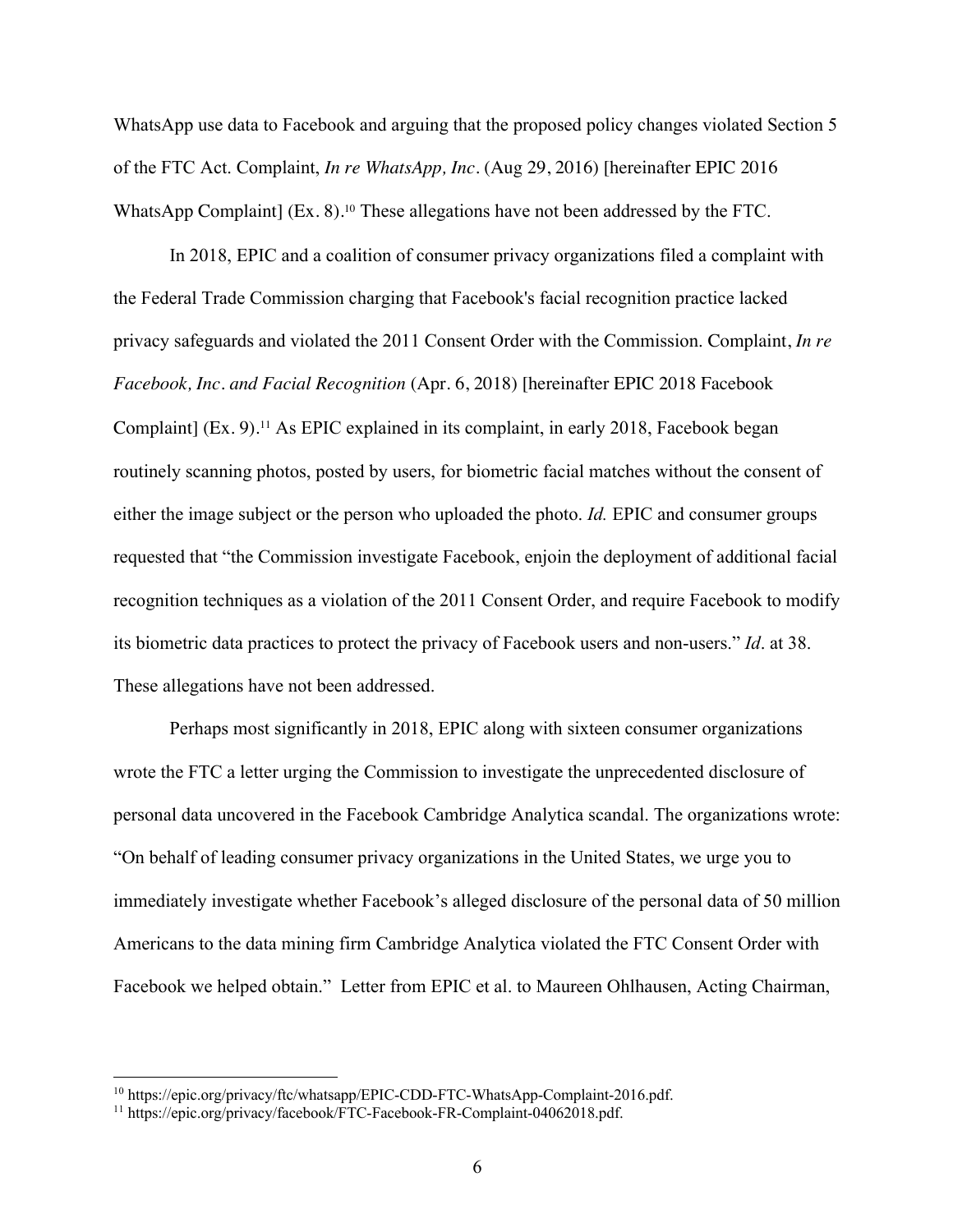FTC, and Terrell McSweeney, Commissioner, FTC (Mar. 20, 2018) (Ex. 10).<sup>12</sup> One week later, the FTC announced it would reopen the investigation of Facebook. Press Release, Fed. Trade Comm'n, *Statement by the Acting Director of FTC's Bureau of Consumer Protection Regarding Reported Concerns About Facebook Privacy Practices* (Mar. 26, 2018).13

These actions and complaints pursued by EPIC and others on behalf of Facebook users are directly relevant to the Court's consideration of the FTC's proposed Consent Decree with Facebook.

But even the actions of EPIC and the associated organizations do not describe the full range of public interest in this matter. More than 26,000 consumer complaints about Facebook are currently pending at the Commission, and the number of complaints against the company has been doubling annually. FOIA Request from EPIC to FTC (Mar. 13, 2019) [hereinafter EPIC 2019 FOIA Request]. <sup>14</sup> In 2018 alone, the FTC received 8,391 consumer complaints about Facebook, nearly twice the number received in 2016 (4,612), and more than four times the number received in 2014 (1,860). FTC Response to EPIC FOIA Request (Apr. 2, 2019).<sup>15</sup>

### **III. The FTC's proposed Consent Decree with Facebook.**

The FTC's proposed Consent Decree with Facebook is both the most significant and most controversial decree in the history of the Commission. The proposed Consent Decree concerns the business practices of the world's largest social media company, the privacy interests

<sup>&</sup>lt;sup>12</sup> https://epic.org/privacy/facebook/EPIC-et-al-ltr-FTC-Cambridge-FB-03-20-18.pdf. The organizations that signed the March 20, 2018 to the Commission were: the Electronic Privacy Information Center, Access Now, Campaign for Commercial Free Childhood, Center for Digital Democracy, Constitutional Alliance, Consumer Action, Consumer Federation of America, Consumer Watchdog, Cyber Privacy Project, Defending Rights & Dissent, Government Accountability Project, Patient Privacy Rights, Privacy Rights Clearinghouse, Privacy Times, Public Citizen, U.S. PIRG, and the World Privacy Forum.

<sup>13</sup> https://www.ftc.gov/news-events/press-releases/2018/03/statement-acting-director-ftcs-bureau-consumerprotection.<br><sup>14</sup> https://epic.org/foia/ftc/facebook/EPIC-19-03-13-FTC-FOIA-20190313-Request.pdf.

<sup>&</sup>lt;sup>15</sup> https://epic.org/foia/ftc/facebook/EPIC-19-03-13-FTC-FOIA-20190402-Complaint-Number-Breakdown.pdf.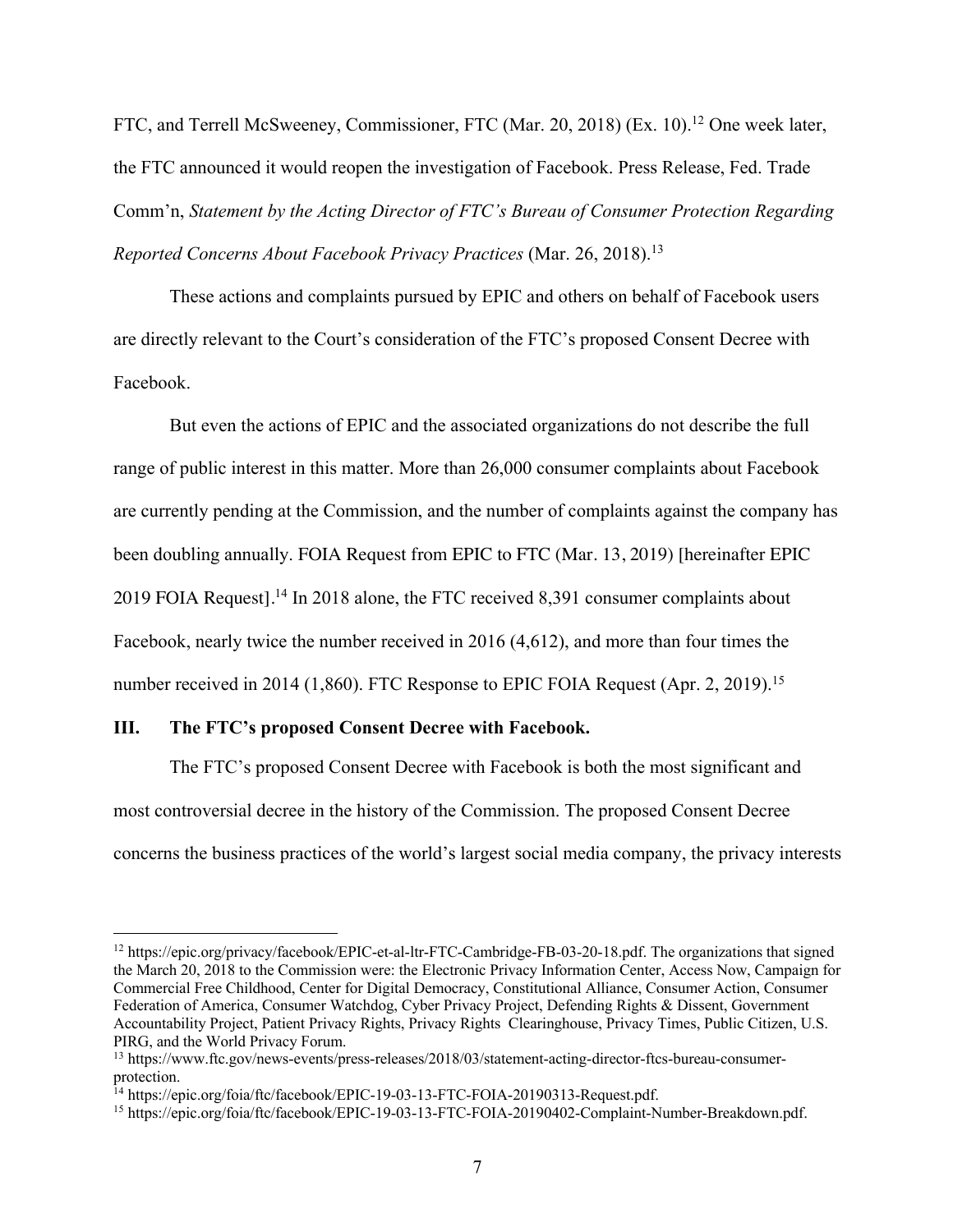of hundreds of millions of Americans, and more than 2.3 billion people around the globe. The decree also directly impacts the interests of EPIC and other groups, who have worked diligently to safeguard the interests of Facebook uses and who have submitted comprehensive complaints to the FTC concerning violations of the 2012 Consent Order.

The proposed Consent Decree, now before this Court, states that "[t]he parties have consented to entry of this Stipulated Order to resolve any and all claims that Defendant, its officers, and directors, prior to June 12, 2019, violated the Commission's Decision and Order in *In re Facebook, Inc.*, C-4365, 2012 FTC LEXIS 135 (F.T.C. July 27, 2012). Furthermore, this Consent Decree resolves all consumer-protection claims known by the FTC prior to June 12, 2019, that Defendant, its officers, and directors violated Section 5 of the FTC Act." Stipulated Order, ECF No. 2-1. If adopted, this Consent Decree would preclude EPIC and other advocacy groups from pursuing the complaints previously filed at the FTC.

Commissioner Rohit Chopra and Commissioner Rebecca Slaughter both dissented from the FTC's approval of the Consent Decree, highlighting that the settlement immunizes the firm for undisclosed violations. Commissioner Chopra said: "This shield represents a major win for Facebook, but leaves the public in the dark as to how the company violated the law, and what violations if any are going unaddressed." Dissenting Statement of Commissioner Rohit Chopra, *In re Facebook, Inc.*, Commission File No. 1823109 at 17 (July 24, 2019). <sup>16</sup> Commissioner Slaughter said: "I am concerned that a release of this scope is unjustified by our investigation and unsupported by either precedent or sound public policy. To the contrary, in every recent major federal settlement, if there was a liability release, it was cabined to the offenses described in the

<sup>&</sup>lt;sup>16</sup> https://www.ftc.gov/system/files/documents/public\_statements/1536911/chopra\_dissenting\_ statement on facebook 7-24-19.pdf.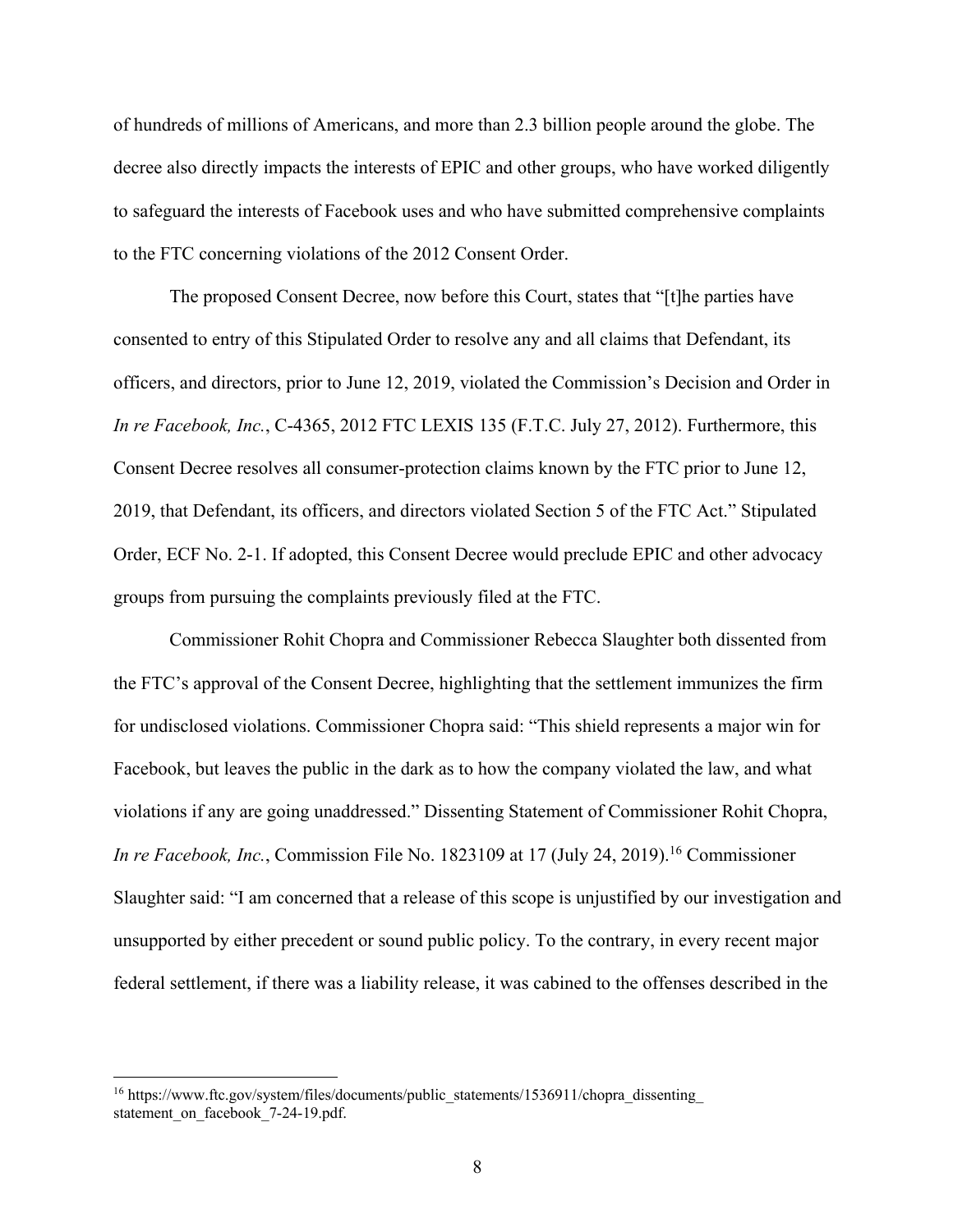complaint." Dissenting Statement of Commissioner Rebecca Slaughter, *In re Facebook, Inc.*, Commission File No. 1823109 at 14 (July 24, 2019). 17

Members of Congress have been outspoken in their opposition to the settlement. Senator Markey (D-MA) said: "With its settlement with Facebook, the FTC not only fell short, it fell on its face. Facebook is getting away with some of the most egregious corporate bad behavior in the age of the internet." Ed Markey, *Senator Markey Blasts FTC Facebook Privacy Settlement* (July 24, 2019).<sup>18</sup> Senator Hawley (D-MO) said: "This is very disappointing. This settlement does nothing to change Facebook's creepy surveillance of its own users & the misuse of user data. It does nothing to hold executives accountable. It utterly fails to penalize Facebook in any effective way." Josh Hawley (@HawleyMO), Twitter (July 24, 2019, 10:36 AM). <sup>19</sup> *See also,* Editorial Board*, A \$5 Billion Fine for Facebook Won't Fix Privacy: The Federal Trade Commission's Record-breaking Levy Has Barely Dented the Company's Stock Price*, N.Y. Times (July 25, 2019). 20

### **ARGUMENT**

#### **I. The Court should permit EPIC to intervene under Rule 24.**

### **A. EPIC has a right to intervene pursuant to FRCP 24(a).**

Rule  $24(a)(2)$  states that a court "must permit anyone to intervene who . . . (2) claims an interest relating to the property or transaction that is the subject of the action, and is so situated that disposing of the action may as a practical matter impair or impede the movant's ability to

<sup>&</sup>lt;sup>17</sup> https://www.ftc.gov/system/files/documents/public\_statements/1536918/182\_3109\_slaughter statement on facebook 7-24-19.pdf.

<sup>18</sup> https://www.markey.senate.gov/news/press-releases/senator-markey-blasts-ftc-facebook-privacy-settlement.

<sup>19</sup> https://twitter.com/HawleyMO/status/1154037744290557952.

<sup>&</sup>lt;sup>20</sup> https://www.nytimes.com/2019/07/25/opinion/facebook-fine-5-billion.html.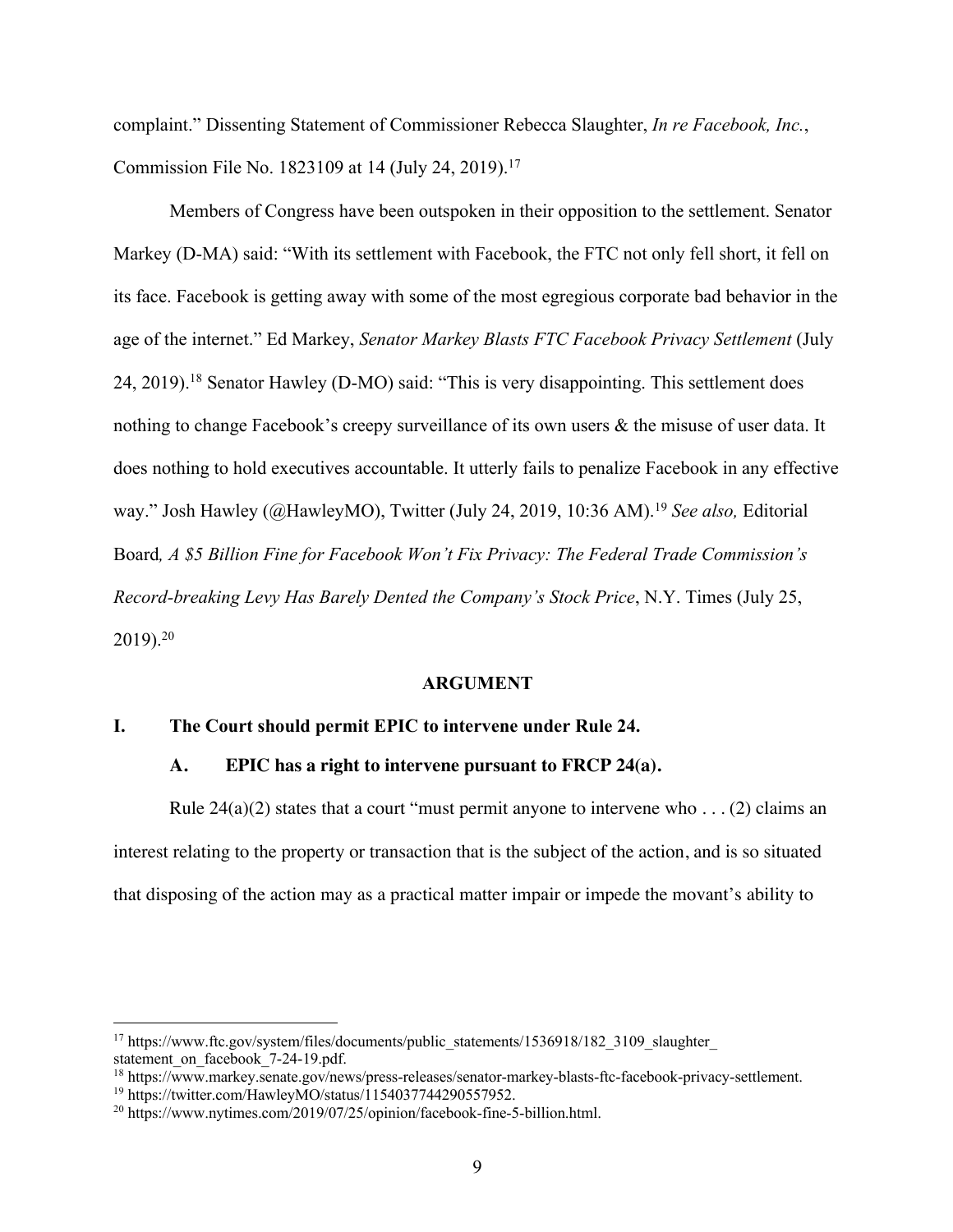protect its interest, unless existing parties adequately represent that interest." Fed. R. Civ. P.  $24(a)(2)$ . Courts have interpreted Rule  $24(a)$  to require the following:

(1) the application to intervene must be timely; (2) the applicant must demonstrate a legally protected interest in the action; (3) the action must threaten to impair that interest; and (4) no party to the action can be an adequate representative of the applicant's interests.

*Karsner v. Lothian*, 532 F.3d 876, 885 (D.C. Cir. 2008) (citing *SEC v. Prudential Sec. Inc.*, 136 F.3d 153, 156 (D.C. Cir. 1998)). Additionally, an intervenor must have Article III standing. *Town of Chester, N.Y. v. Laroe Est., Inc*, 137 S. Ct. 1645, 1651 (2017). EPIC satisfies all the necessary elements for intervention.

### **1. EPIC's motion to intervene is timely.**

A third party must "move for intervention once it becomes clear that failure to intervene would jeopardize her interest in the action." *In re Brewer*, 863 F.3d 861, 872 (D.C. Cir. 2017). Instead, when considering timeliness, "it is important to consider the purpose for which intervention is granted." *United States v. Am. Tel. & Tel. Co.*, 642 F.2d 1285, 1294 (D.C. Cir. 1980).

In *Fund for Animals, Inc. v. Norton*, 322 F.3d 728 (D.C. Cir. 2003), the D.C. Circuit determined that filing a motion to intervene "*less than two months* after the plaintiffs filed their complaint" was timely. *Id.* at 735 (emphasis added); *see also Sault Ste. Marie Tribe of Chippewa Indians v. Bernhardt*, 331 F.R.D. 5, 12 (D.D.C. 2019) (determining that a motion filed within sixteen days was sufficiently timely); *Connecticut v. Dep't of the Interior*, 344 F. Supp. 3d 279, 304 (D.D.C. 2018) (explaining that intervention was timely because it was filed within a month); *Eagle Pharmaceuticals, Inc. v. Price*, 322 F.R.D. 48, 49–50 (D.D.C. 2017) (granting intervention where motion to intervene was filed within one month).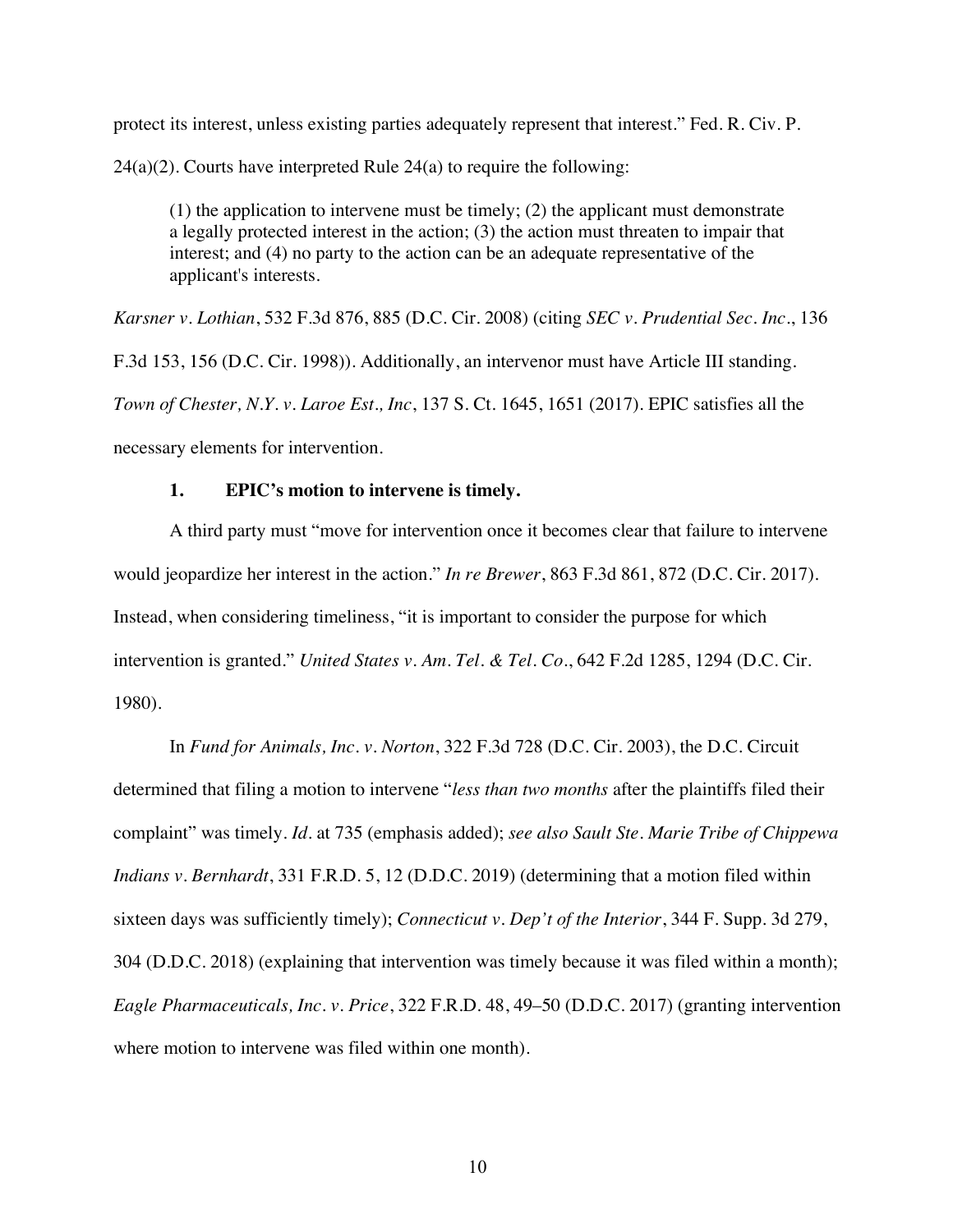Here EPIC is filing its motion to intervene *within days* after the FTC revealed its proposed Consent Decree against Facebook. EPIC's motion is undoubtedly timely.

### **2. EPIC has a legally protected interest in the action.**

EPIC has brought multiple complaints to the FTC against Facebook on behalf of consumers and EPIC members. EPIC thus has a legally protected interest in this action. Courts in this Circuit have explained that the legally protected interest standard "is primarily a practical guide to disposing of lawsuits by involving as many apparently concerned persons as is compatible with efficiency and due process." *United States v. Morten*, 730 F. Supp. 2d 11, 16 (D.D.C. 2011) (international quotation marks omitted). Courts have held that "the resolution of [an individual's] claim" is a legally protected interest. *In re \$6,871,042.36*, 217 F. Supp. 3d. 84, 94 (D.D.C. 2016). The right to bring a "complaint or request for Commission action" is codified in 16 CFR § 2.2(a). EPIC's complaints with the FTC on behalf of its members and Facebook users put EPIC, and other similar organizations, in a unique position with respect to the proposed Consent Decree. If the proposed settlement is adopted, EPIC's prior complaints at the FTC will be dismissed. Thus, EPIC has a clear interest in the outcome of this case.

### **3. The proposed Consent Decree between the FTC and Facebook threatens to impair EPIC's legally protected interest.**

If the proposed Consent Decree is approved, multiple complaints brought by EPIC will be extinguished. Thus, EPIC has a legally protected interest that is threatened by the proposed decree. This Court has acknowledged that this factor is "not a rigid one." *Wildearth Guardians v. Salazar*, 272 F.R.D. 4, 13 (D.D.C. 2010). To determine if an intervener has a legally protected interest that may be threatened, courts in this Circuit "look to the 'practical consequences' of denying intervention, even where the possibility of future challenge to the regulation remain[] available." *Nat. Resources Def. Council v. Costle*, 561 F.2d 904, 907 (D.C. Cir. 1977). "An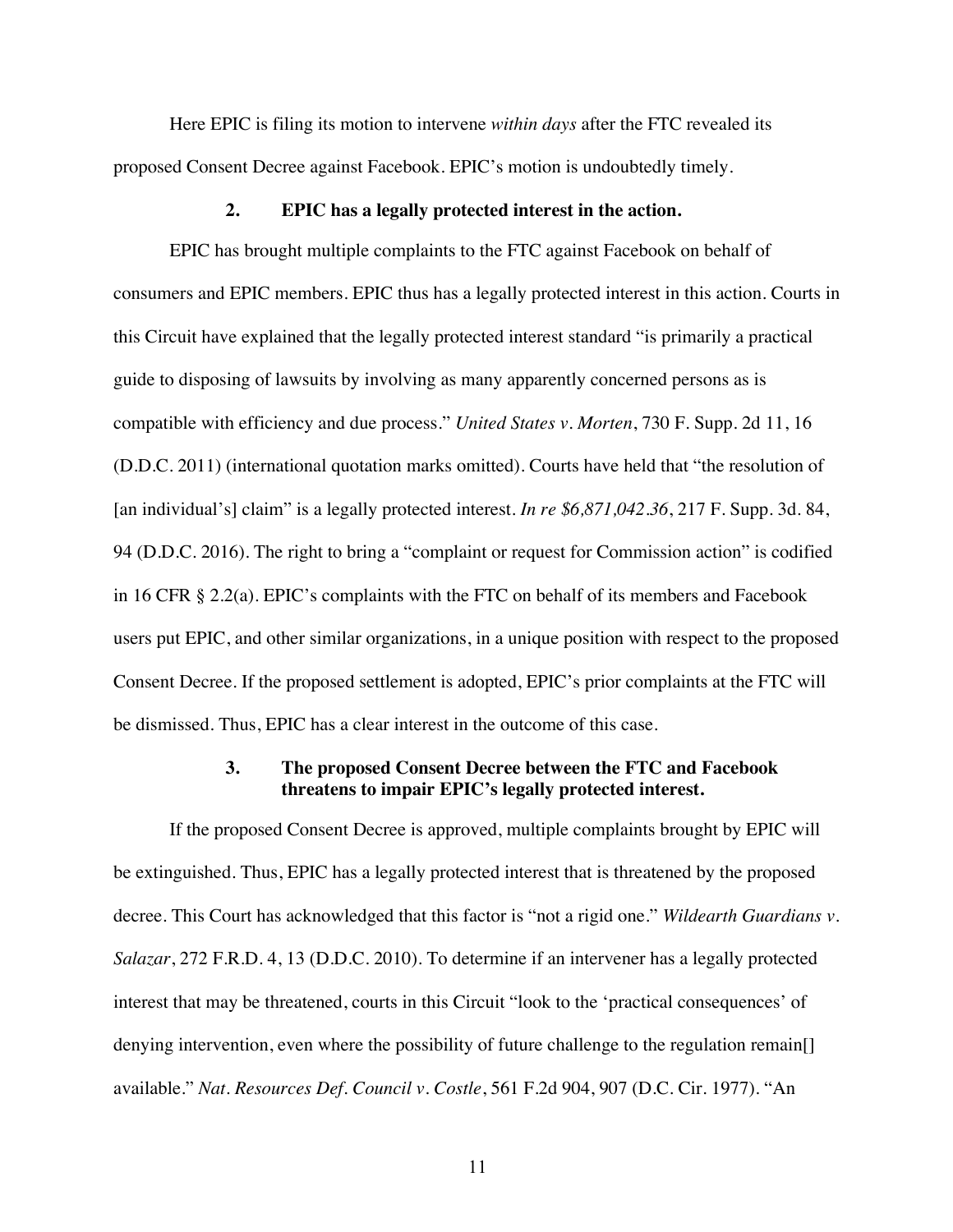action has the practical consequence of impairing prospective intervenors' interests when the unsuccessful 'disposition of the action would result in a substantial change in the status quo with respect to these interests,' such that 'the task of reestablishing the status quo . . . will be difficult and burdensome." *Waterkeeper Alliance, Inc. v. Wheeler*, 330 F.R.D. 1, 7 (D.D.C. 2018) (citing *District of Columbia v. Potomac Electric Power Co.*, 826 F. Supp. 2d 227, 234 (D.D.C. 2011)).

EPIC was the first to identify Facebook's privacy violations and bring them to the attention of the FTC. In 2009, EPIC and other consumer organizations, filed a complaint with the FTC alleging that Facebook's privacy practices were unfair and deceptive. EPIC 2009 FTC Facebook Complaint, *supra*. As the organization that initiated the complaint against Facebook that led to the underlying investigation, the FTC credited EPIC with providing the factual basis for the Commission's Complaint and Consent Order: "Facebook's privacy practices were the subject of complaints filed with the FTC by the Electronic Privacy Information Center and a coalition of consumer groups." FTC Nov. 29, 2011 Press Release, *supra*. Since then, EPIC has filed numerous additional complaints to the FTC regarding Facebook's privacy settings and policies. *See* EPIC 2018 Facebook Complaint, *supra*; EPIC 2016 WhatsApp Complaint, *supra*; EPIC 2014 Facebook Complaint, *supra*; Supplemental Complaint, *In the Matter of WhatsApp, Inc.* (Mar. 21, 2014);<sup>21</sup> EPIC 2014 WhatsApp Complaint, *supra*; EPIC 2010 FTC Facebook Complaint, *supra*; EPIC 2010 Facebook Supplemental Complaint, *supra*.

The "practical consequence" of denying EPIC's motion to intervene would be to extinguish all of EPIC's pending FTC complaints against Facebook—all without EPIC having a voice in the decision. The dismissal of all of EPIC's complaints would cause "a substantial change in the status quo," which would "be difficult and burdensome" to overcome because the

<sup>&</sup>lt;sup>21</sup> https://epic.org/privacy/internet/ftc/whatsapp/WhatsApp-Nest-Supp.pdf.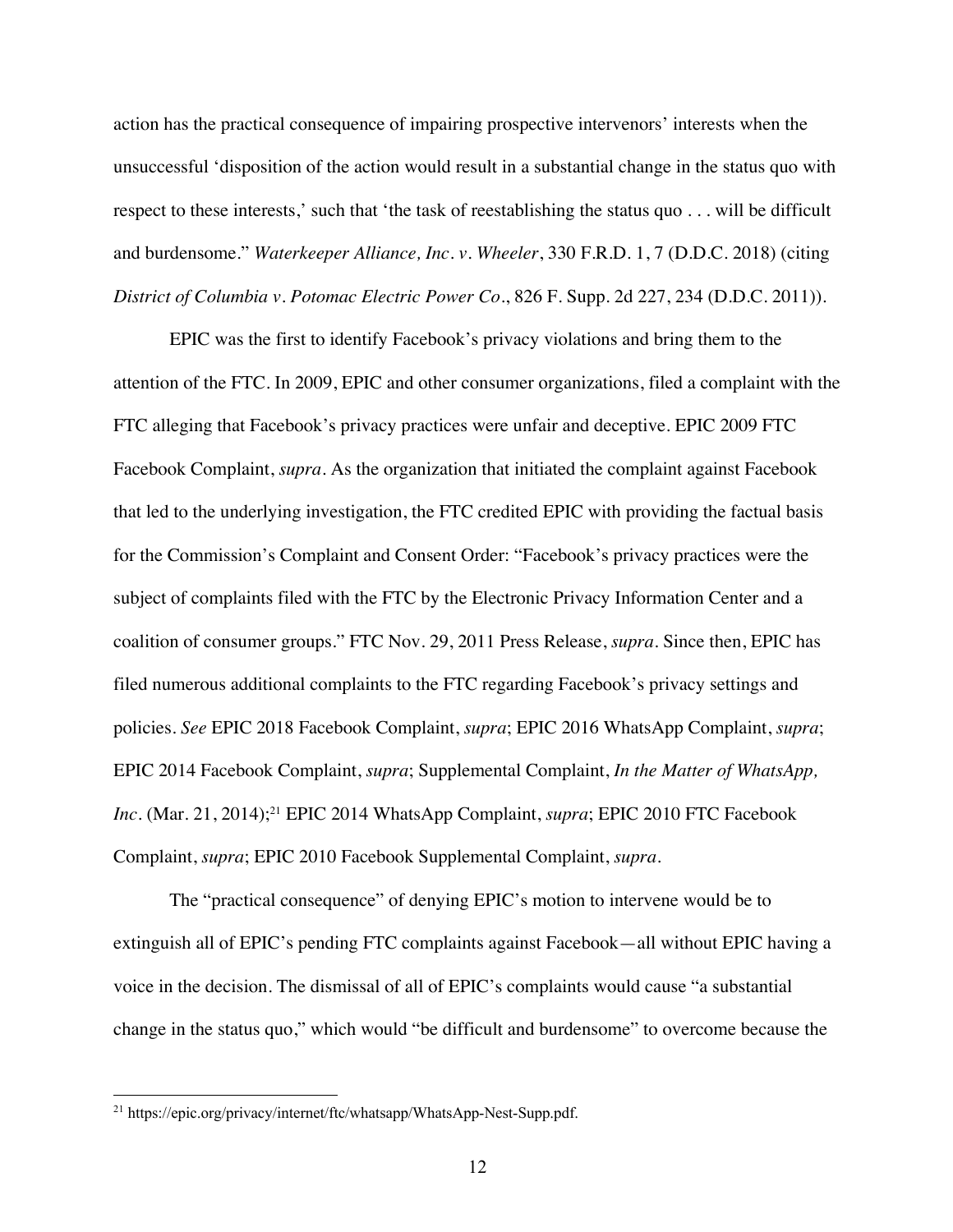proposed Consent Decree wipes Facebook's slate clean without Facebook even having to admit guilt for its privacy violations.

#### **4. Neither the FTC nor Facebook adequately represent EPIC's interest.**

A third party may only intervene if its interests are not "adequately represented by existing parties." Fed. R. Civ. P. 24(a)(2). Courts in this Circuit have held that this adequate representation standard is "low," *Fund for Animals, Inc.*, 322 F.3d at 735, 736 n.7, "minimal," *In re Brewer*, 863 F.3d at 873, and "not onerous," *Am. Tel. & Tel. Co*., 642 F.2d at 1293. *See also Trbovich v. United Mine Workers*, 404 U.S. 528, 538 n.10 (1973). A party who moves to intervene "ordinarily should be allowed to intervene unless it is clear that the party will provide adequate representation." *Crossroads Grassroots Pol'y Strategies v. Fed. Election Commission*, 788 F.3d 312, 321 (D.C. Cir. 2015) (citations omitted). Additionally, courts in this Circuit "look skeptically on government entities serving as adequate advocates for private parties," *id.*, and have "often concluded that governmental entities do not adequately represent the interests of aspiring intervenors," *Fund for Animals*, 322 F.3d at 736. It is clear that Facebook does not adequately represent EPIC's interest. Thus, only the question of whether the FTC adequately represents EPIC's interests will be discussed.

In *Crossroads*, the D.C. Circuit held that Crossroads could intervene in a suit challenging a Federal Election Commission's ("FEC") ruling that benefited them. 788 F.3d at 314. The D.C. Circuit reversed the lower court's finding that Crossroads' interests were aligned with the FEC on the basis that the FEC and Crossroads disagreed "about the extent of the [Federal Election] Commission's regulatory power, the scope of the administrative record, and post-judgement strategy." *Id.* at 321; *see also Costle*, 561 F.2d at 913 (allowing a chemical company to intervene despite the fact that another chemical company was party in the lawsuit because one company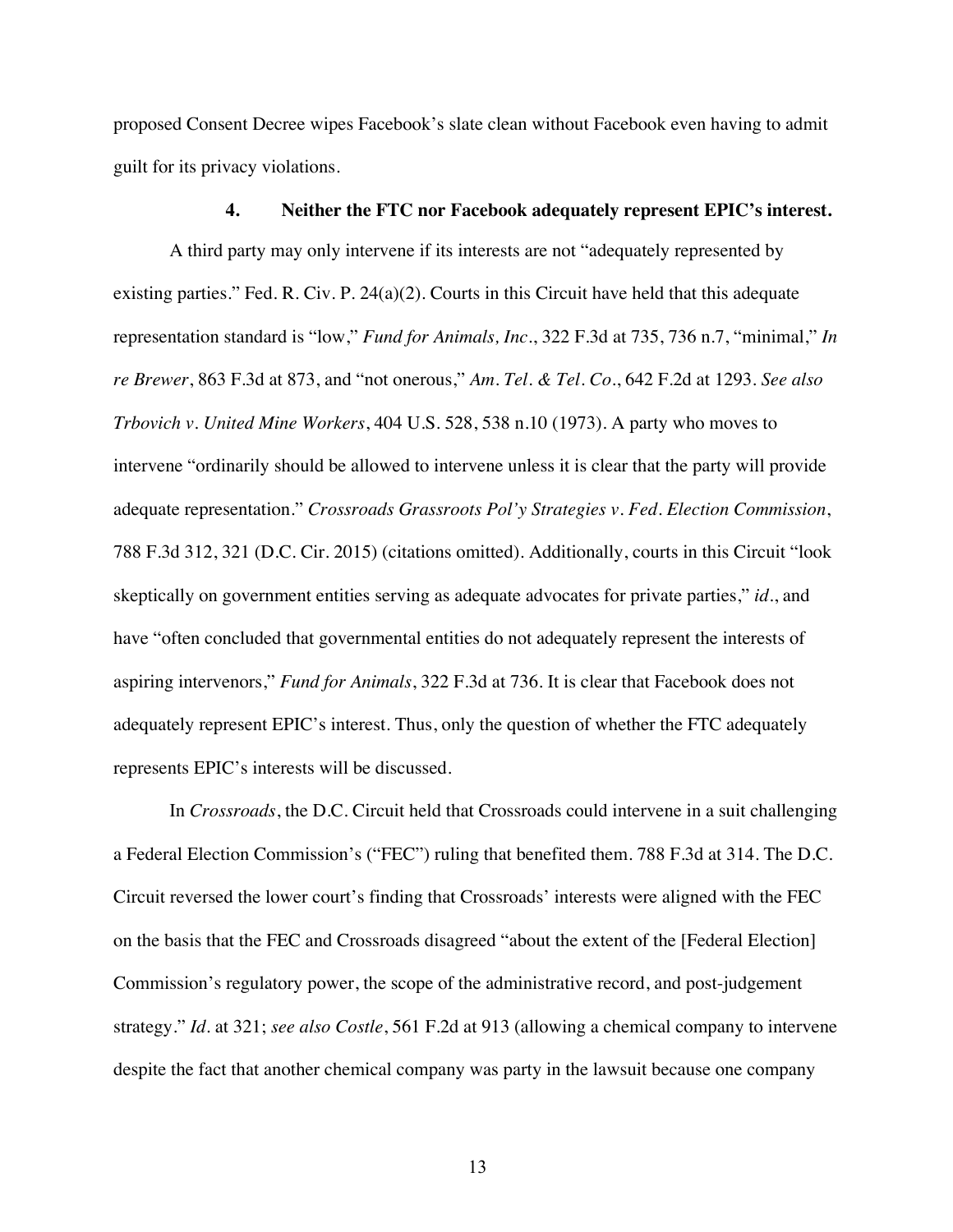"may not have interests that bear upon all of the industrial categories of concern"). Similarly, here the FTC does not adequately represent EPIC's interests. Though those who object to EPIC's motion may attempt to argue that EPIC and the FTC have the same general goal—to protect consumers and their privacy—*see* EPIC, About EPIC (2019);22 FTC, About the FTC (2019). 23 EPIC has an established history of disagreeing with the FTC's regulatory actions and policies.

In 2011, EPIC submitted public comments urging the FTC to strengthen its proposed 2011 Consent Order. EPIC, Comments In re Facebook, Inc., FTC File No. 092 3184 (2011).24 In 2012, the FTC ignored EPIC's comments and adopted a Final Order against Facebook with no modifications, which EPIC criticized. Frustrated by the FTC's failure to enforce the 2011 Consent Order, EPIC filed a Freedom of Information Act request, which eventually became a lawsuit, against the FTC. *See* FOIA Request from EPIC to FTC (Mar. 20, 2018);<sup>25</sup> Complaint for Injunctive Relief, *EPIC v. FTC*, No. 18-932 (D.D.C. filed Apr. 20, 2018).26 Though the FTC eventually announced that it would reopen their investigation of Facebook's business practices in 2018, EPIC continues to criticize the FTC for not having done and doing enough. *See* #EnforcetheOrder. EPIC, #EnforceTheOrder, @FTC (2019);27 EPIC 2019 FOIA Request, *supra* (revealing that there are 26,000 pending consumer complaints against Facebook, while under the Consent Order).28

Additionally, EPIC has repeatedly emphasized that the FTC must use its antitrust authority to block mergers that threaten user privacy and has criticized the FTC for not doing

<sup>22</sup> https://epic.org/epic/about.html.

<sup>23</sup> https://www.ftc.gov/about-ftc.

<sup>&</sup>lt;sup>24</sup> https://epic.org/privacy/facebook/Facebook-FTC-Settlement-Comments-FINAL.pdf.

<sup>25</sup> https://epic.org/foia/FTC/facebook/EPIC-18-03-20-FTC-FOIA-20180320-Request.pdf.

<sup>&</sup>lt;sup>26</sup> https://epic.org/foia/ftc/facebook/EPIC-v-FTC-Complaint.pdf.<br><sup>27</sup> https://epic.org/enforce-the-order/.

<sup>&</sup>lt;sup>28</sup> https://epic.org/foia/ftc/facebook/EPIC-19-03-13-FTC-FOIA-20190313-Request.pdf.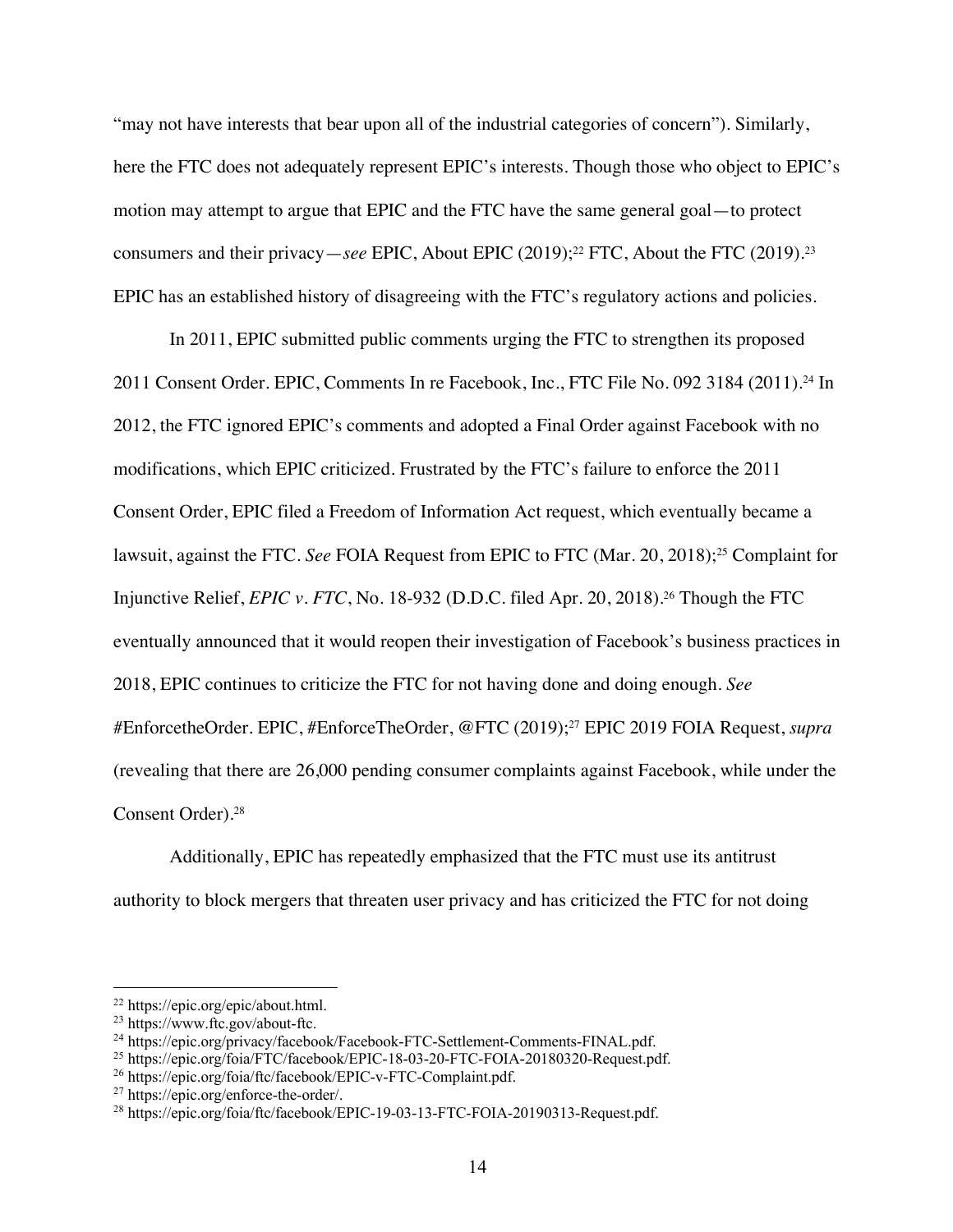enough to protect consumers. *See, e.g.*, Letter from EPIC to Senators Michael S. Lee and Amy Klobuchar (Dec. 12, 2017) ("[T]he FTC has repeatedly failed to even consider consumer privacy and data security in its merger review process.");29 EPIC, Comments In re Remedy Study, FTC File No. P143100 ("The failure of the FTC to take [privacy protections for consumers] into account during merger review is one of the main reasons consumer privacy in the United States has diminished significantly in the last 15 years."); <sup>30</sup> Marc Rotenberg, EPIC President, *How the FTC Could Have Prevented the Facebook Mess,* Techonomy (Mar. 22, 2018).31

Given EPIC's track record of disagreeing with the FTC's approach to privacy issues, the FTC cannot claim to represent the interests of EPIC. EPIC should "not need to rely on a doubtful friend to represent its interests, when it can represent itself." *Costle*, 561 F.2d at 913; *see also Dimond v. District of Columbia*, 792 F.2d 179, 192–93 (D.C. Cir. 1986); *Cayuga Nation v. Zinke*, 324 F.R.D. 277, 283 (D.D.C. 2018).

### **5. EPIC has Article III standing to intervene.**

Courts in this Circuit have recognized that Article III standing and the requisite interest under Rule 24(a)(2) go hand-in-hand. *See, e.g.*, *Wildearth Guardians*, 272 F.R.D. at 13 n.5 ("[W]hen a putative intervenor has a 'legally protected' interest under Rule 24(a), it will also meet constitutional standing requirements, and *vice versa*); *Jones v. Prince George's City, Maryland*, 348 F.3d 1014, 1018–19 (D.C. Cir. 2003) ("[B]ecause [the intervenor] has suffered a cognizable injury sufficient to establish Article III standing, she also has the requisite interest under Rule 24(a)(2)."); *Mova Pharmaceutical Corp. v. Shalala*, 140 F.3d 1060, 1076 (D.C. Cir. 1998) ("[An intervenor] need not show anything more that it has standing to sue in order to

<sup>29</sup> https://epic.org/testimony/congress/EPIC-SJC-Subcomm-Antitrust-Dec2017.pdf.

<sup>30</sup> https://epic.org/privacy/internet/ftc/Merger-Remedy-3-17.pdf.

<sup>31</sup> https://techonomy.com/2018/03/how-the-ftc-could-have-avoided-the-facebook-mess/.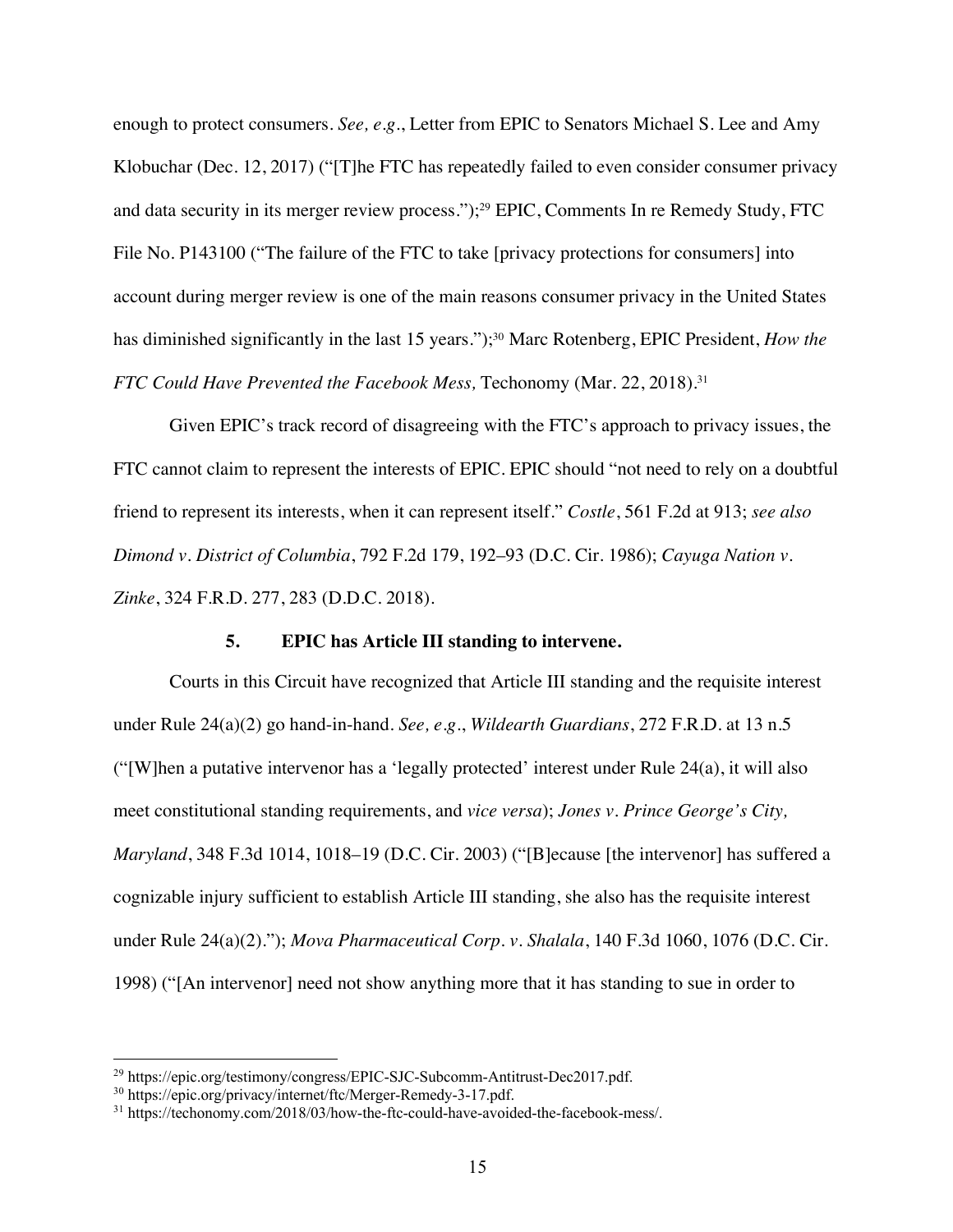demonstrate the existence of a legally protected interest for the purposes of Rule 24(a)."). Thus, because EPIC has a legally cognizable interest under Rule 24(a)(2), as discussed above, EPIC also has standing.

However, even if Article III standing is considered independently, EPIC has standing. "For standing purposes, it is enough that a plaintiff seeks relief, which, if granted, would injure the prospective intervenor." *Crossroads*, 788 F.3d at 318. In *Crossroads*, the D.C. Circuit determined that Crossroads had standing because if the FEC ruling in question was overturned, Crossroads "would return to the position of a respondent subject to enforcement proceedings before a federal agency." *Id.* at 317. Here, the proposed Consent Decree would "resolve any and all claims" that Facebook violated the 2011 Consent Order. If the decree is accepted, EPIC would be deprived of the opportunity to pursue complaints previously filed against the FTC.

Because EPIC has satisfied all the elements of a motion to intervene, the Court should thus grant EPIC's motion to intervene under Rule 24(a).

### **B. Alternatively, EPIC should be permitted to intervene pursuant to Rule 24(b).**

Even if this Court determines that EPIC does not have a right to intervene under Rule 24(a), the Court should nevertheless grant EPIC's motion to intervene under Rule 24(b). Rule 24(b) states that "On timely motion, the court may permit anyone to intervene who: . . . (B) has a claim or defense that shares with the main action a common question of law or fact. Under Rule 24(b), a movant may be permitted to intervene if he "has a claim or defense that shares with the main action a common question of law or fact." Fed. R. Civ. P.  $24(b)(1)(B)$ .

Because "permissive intervention is an inherently discretionary enterprise," district courts have "wide latitude" in determining whether a third-party should be permitted to intervene under Rule 24(b). *EEOC v. Nat'l Child. Ctr., Inc.*, 146 F.3d 1042, 1046 (D.C. Cir. 1998). A prospective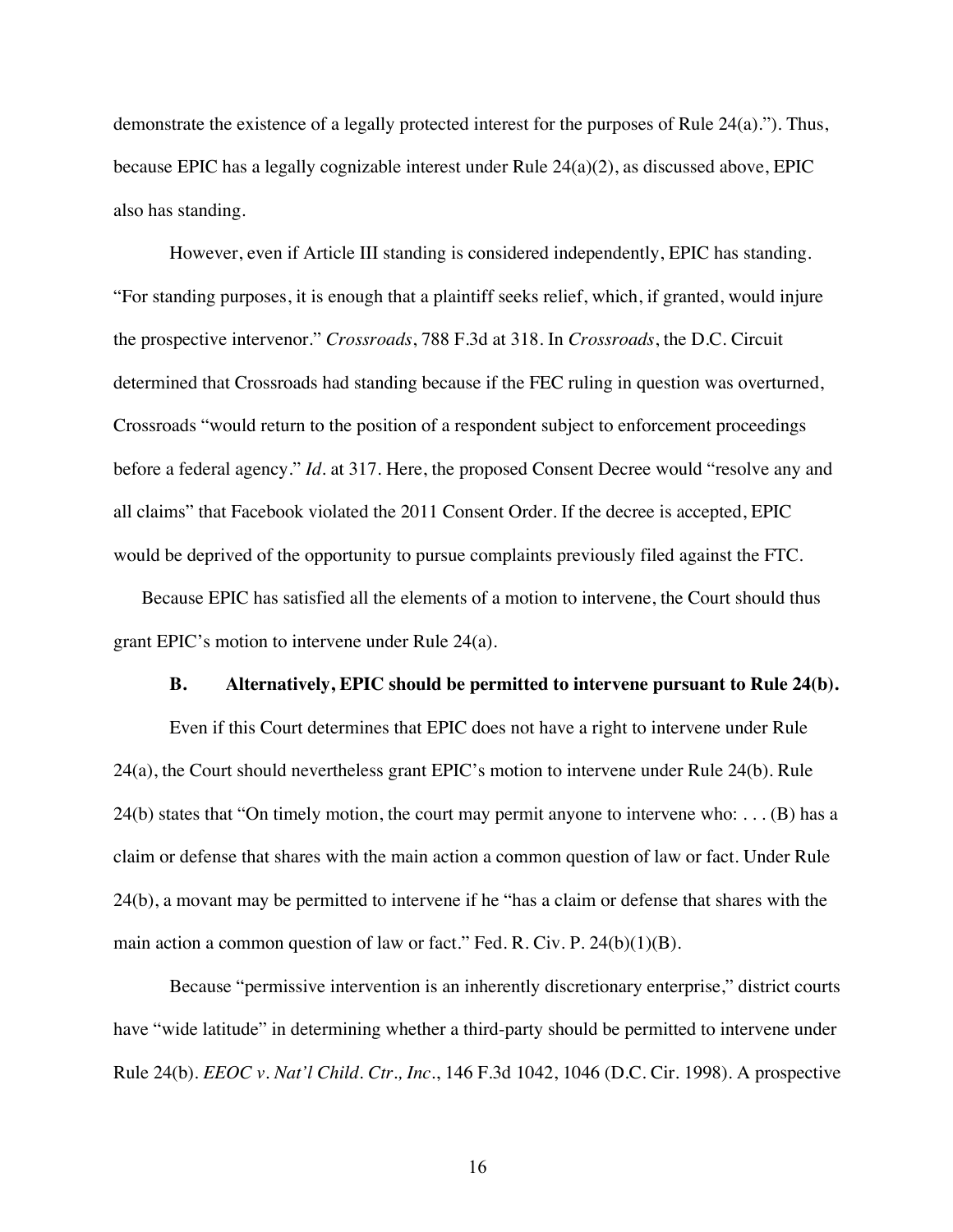intervener must present: (1) an independent ground for subject matter jurisdiction; (2) a timely motion; and (3) a claim or defense that has a question of law or fact in common with the main action. *Id.* In addition, courts "may also consider whether parties seeking intervention will significantly contribute to the just and equitable adjudication of the legal question presented." *Sierra Club v. McCarthy*, 308 F.R.D. 9, 12 (D.D.C. 2015) (internal quotation marks and alterations omitted). Finally, it is an "open question" whether Article III standing is required for permissive intervention in District of Columbia courts. However, this question does not need to be resolved in this case as EPIC has standing as demonstrated above. *Sevier v. Lowenthal*, 302 F. Supp. 3d 312, 323 (D.D.C. 2018).

EPIC satisfies all three requirements for permissive intervention. First, EPIC has an independent ground for subject matter jurisdiction. Like the underlying claims in this case, EPIC's proposed objections arise under federal law and fall within the Court's federal-question jurisdiction. 28 U.S.C. § 1331. Given this, "because the Court has federal question jurisdiction over this case, it has independent jurisdiction over the movant['s] answers and future motions." *Sault Ste. Marie Tribe of Chippewa Indians*, 331 F.R.D. at 14 (granting motion to intervene under 24(b)). Second, EPIC has filed a timely motion. As discussed above, EPIC filed a motion to intervene within only two days of the filing of the proposed Consent Decree between Facebook and the FTC. Third, EPIC's claims have a common question of law or fact with the main action. EPIC's claims rest on the complaints levied against Facebook in this case, which are directly connected with EPIC's 2009 Complaint to the FTC about Facebook's privacy violations, and the resulting Consent Decree.

Finally, allowing EPIC to intervene will "significantly contribute to the just and equitable adjudication of the legal question presented." *Sierra Club*, 308 F.R.D. at 12. The proposed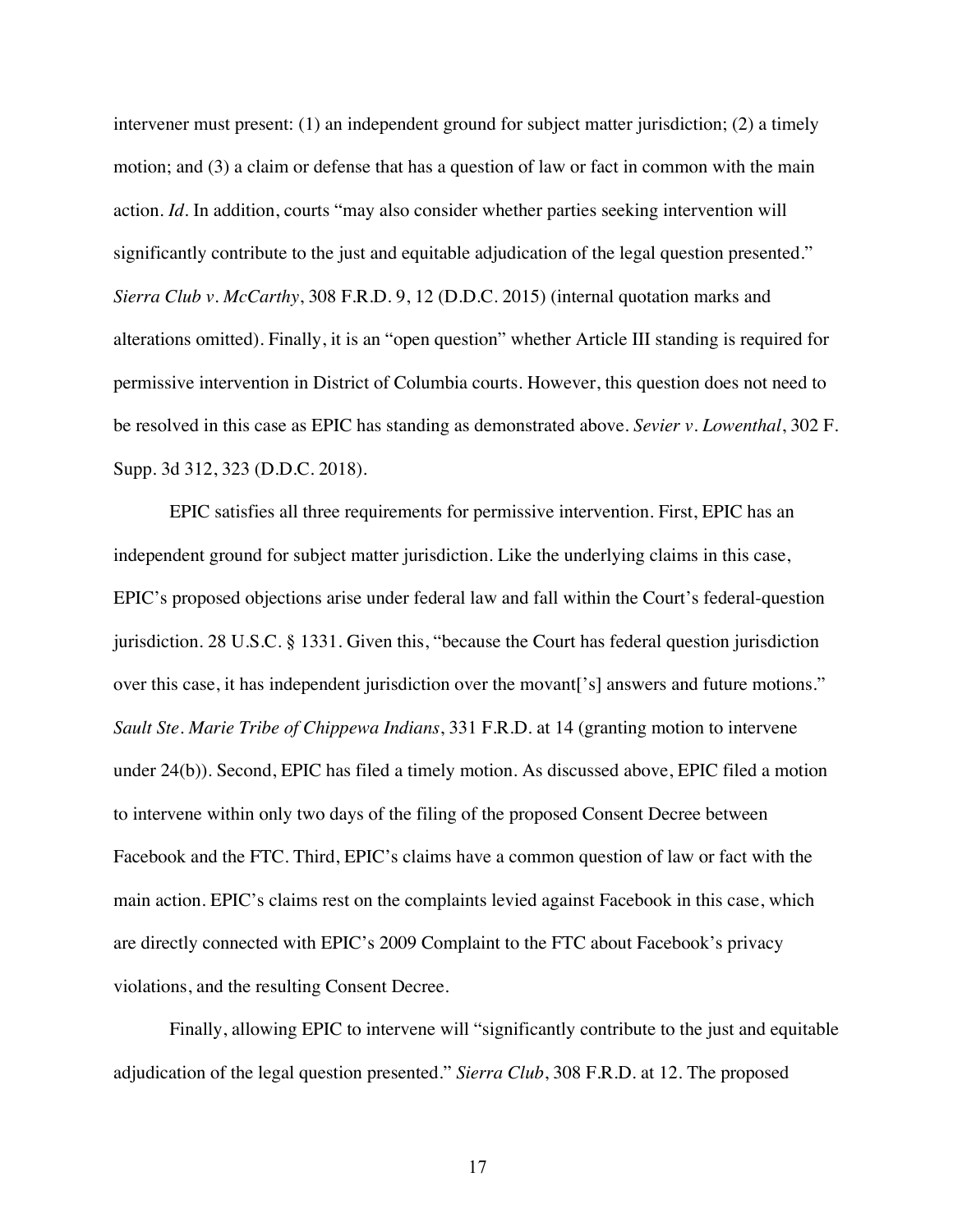Consent Decree does not adequately address the consumer privacy complaints raised against Facebook by the FTC, numerous consumer privacy groups like EPIC, and individuals. EPIC's arguments will assist the Court in reviewing the proposed Consent Decree and achieving a just and equitable adjudication in this case. This Court should leverage its significant discretion in granting third-party intervention under Rule 24(b) to allow EPIC to intervene in this case and thus, contribute to the just and equitable adjudication of the legal questions presented.

### **II. Alternatively, the Court should grant EPIC's motion for leave to file an** *amicus curiae* **brief.**

This Court has "broad discretion" to permit participation by *amici curiae*. *District of Potomac Electric Power Co.*, 826 F. Supp. 2d at 227. Participation of an *amicus* is especially desirable when the proposed *amicus* may provide a "unique perspective" on the issues before the court. *Keepseagle v. Vilsak*, 307 F.R.D. 233 (D.D.C. 2014).

A motion for leave to file an *amicus* brief must "state the nature of the movant's interest." LCvR 7(o)(2). EPIC is a public interest research center in Washington, D.C. EPIC was established in 1994 to focus public attention on emerging civil liberties issues and to protect privacy, the First Amendment, and other constitutional values. EPIC frequently participates as *amicus curiae* in federal courts in cases about emerging privacy and civil liberties issues. EPIC was a party to the original 2009 FTC consumer privacy complaint against Facebook. The 2012 Consent Order that resulted from that complaint is the basis for the proposed settlement currently before this Court. EPIC has filed five more complaints to the FTC since the 2012 Consent Order concerning Facebook's manipulation of users' News Feeds for psychological research, Facebook's acquisition of Whatsapp, and the transfer of Whatsapp data to Facebook. EPIC has also focused public attention on Facebook's privacy practices.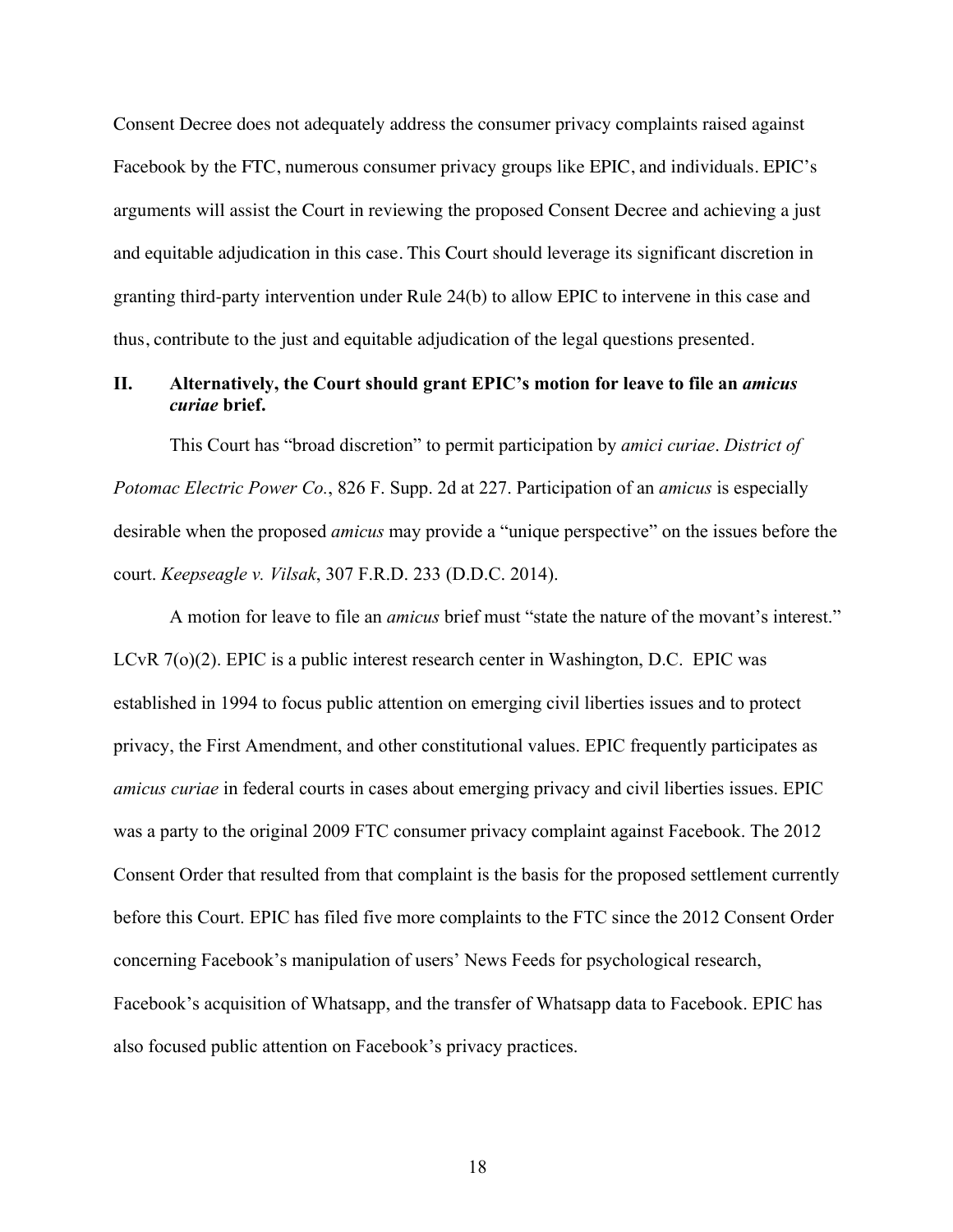A motion for leave to file as amicus must also "identify the party or parties supported, if any." *Id.* EPIC does not support either party to the current proceedings.

A prospective *amicus* must "set forth the reasons why an *amicus* brief is desirable, why the movant's position is not adequately represented by a party, and why the matters asserted are relevant to the disposition of the case." *Id.* EPIC can offer a unique perspective on the issues before this Court because of its long participation in FTC proceedings against Facebook and its expertise in consumer privacy. An *amicus* brief from EPIC would provide this Court with information about whether the proposed settlement will effectively address Facebook's violations of Section 5 and the 2012 Consent Order. As described in the section above, neither Facebook nor the FTC will adequately represent EPIC's position as EPIC disagrees with both parties concerning the public interest of the proposed settlement.

A motion for leave must state "the position of each party as to the filing of such a brief." *Id.* Facebook has not appeared in this case and the United States has not taken a position on EPIC's motion.

Finally, a motion to file an *amicus* brief must "be filed in a timely manner such that it does not unduly delay the Court's ability to rule on any pending matter." *Id.* This motion will not unduly delay the Court's ability to rule on the pending matter because this Court has yet to approve the Consent Decree.

# **III. The Court should set a briefing schedule so that all interested parties can participate in the review of the proposed FTC consent decree.**

EPIC seeks the opportunity to participate in the matter now before this Court, but perhaps more critically respectfully asks this Court to provide an opportunity for others, including those organizations and individuals who have complaints pending before the Commission, to be heard. There are hundreds of millions of Americans whose privacy rights are implicated by this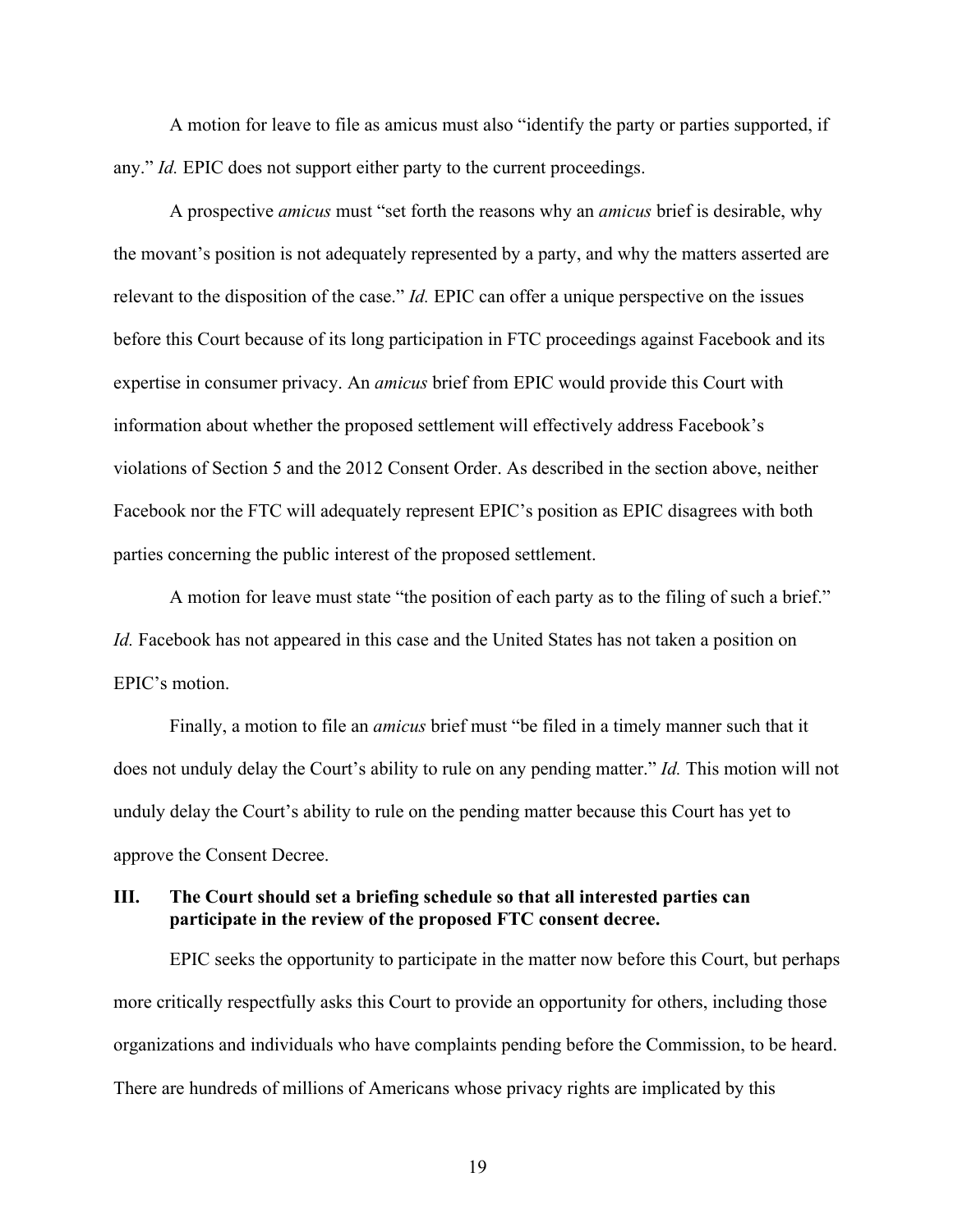proposed Consent Decree, and many consumer and privacy organizations have diligently studied Facebook's business practices and proposed specific changes that could safeguard consumers.<sup>32</sup> Moreover, there are concerns that complaints regarding children's privacy and alleged violations of the Children's Online Privacy Protection Act, currently pending before the Commission, may be extinguished as a consequence of the proposed settlement. *See, e.g.,* Letter from Institute for Public Representation and 18 other organizations to Donald S. Clark, Secretary, FTC, and Andrew Smith, Director, Bureau of Consumer Protection (Oct. 3, 2018).<sup>33</sup>

This Court has inherent authority to grant leave for any and all interested parties to submit their views on this settlement, and establishing an orderly process for such submissions would serve the public interest. *In re Doubleclick Inc. Privacy Litig.*, 154 F. Supp. 2d 497 (S.D.N.Y. 2001) (permitting filing, opportunity to be heard, and objection by EPIC and Junkbusters); *United States v. District of Columbia*, 933 F. Supp. 42, 43 (D.D.C. 1996) (granting intervenor status to Virginia and reviewing the fairness of a proposed consent decree between the EPA and District of Columbia); *Citizens for a Better Env't v. Gorsuch*, 718 F.2d 1117, 1126 (D.C. Cir. 1983) (reviewing the objections of intervenor organizations to a settlement agreement between environmental groups and the EPA); *see also United States v. Google*, No. 12-4177, 2012 WL 5833994 (N.D. Cal. 2012) (considering the arguments of *amicus curiae* Consumer Watchdog in opposition to the proposed FTC settlement with Google).

<sup>32</sup> Center for Digital Democracy, *New EU and US Consumer Studies Show Facebook, Google, Microsoft Fail Privacy; Eight Consumer Advocacy Groups Call Upon FTC to Investigate* (June 27, 2018) (discussing two studies of Facebook's business practices and their impact on consumer privacy).

<sup>33</sup> http://www.commercialfreechildhood.org/sites/default/files/devel-

generate/wab/FTC%20FB%20Messenger%20Kids%20Letter.pdf.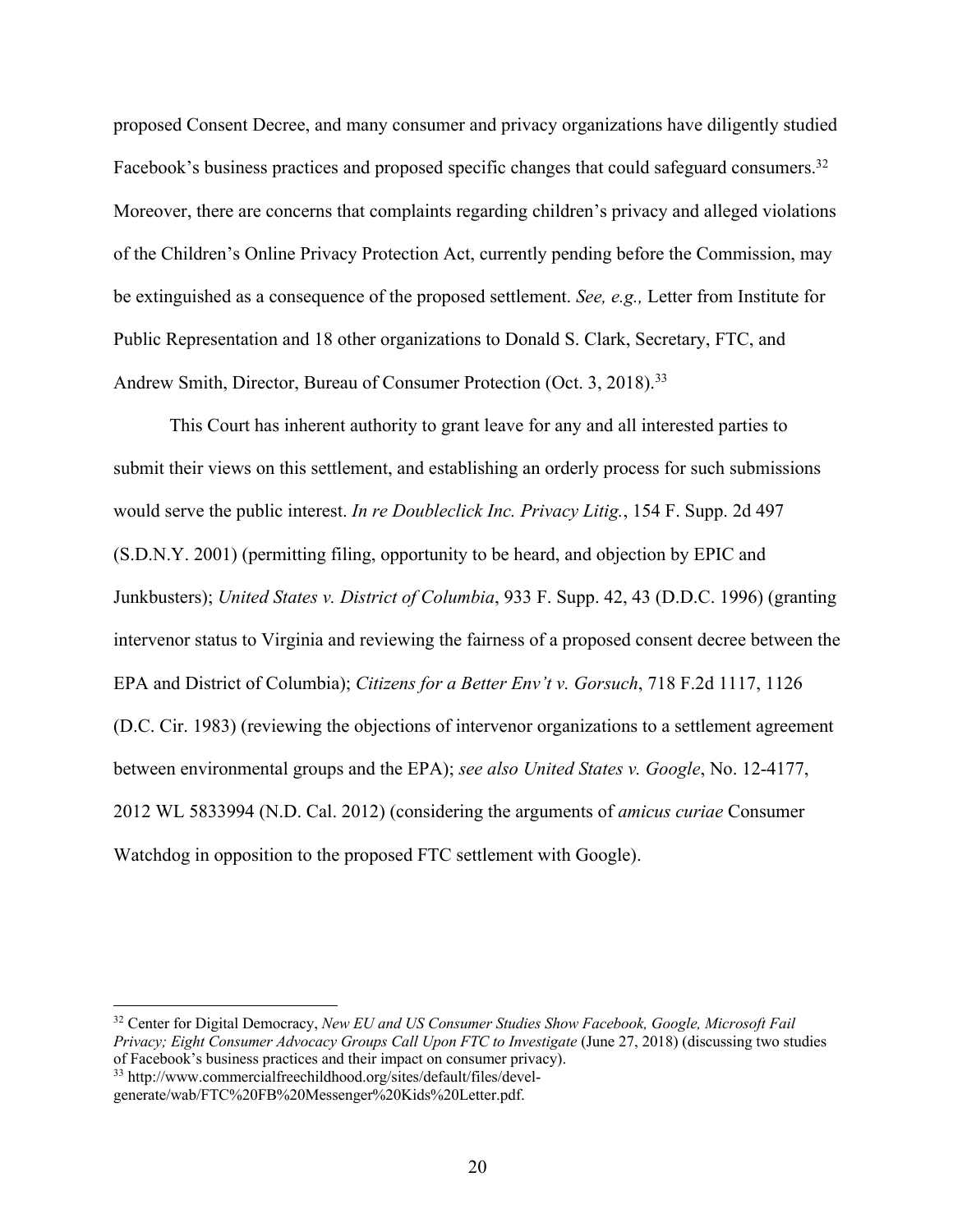# **IV. The Court should schedule a hearing to review the fairness and adequacy of the proposed FTC Consent Decree.**

This Court should not adopt the proposed Consent Decree because the parties have not established that it would be fair, adequate, reasonable, appropriate, or consistent with the public interest. The D.C. Circuit has held that a court reviewing a consent decree "must satisfy itself of the settlement's 'overall fairness to beneficiaries and consistency with the public interest.'" *Gorsuch*, 718 F.2d at 1126 (quoting *United States v. Trucking Employers, Inc.*, 561 F.2d 313, 317 (D.C. Cir. 1977). A court analyzing a proposed Consent Decree must ensure that the decree is: (1) "both procedurally and substantively fair;" (2) "adequate, reasonable, and appropriate" "from an objective point of view," focusing "on the extent to which the decree is confined to the dispute between the parties and whether the decree adequately accomplishes its purported goal;" and (3) "consistent with the public interest." *Appalachian Voices v. McCarthy*, 38 F. Supp. 3d 52, 55–57 (D.D.C. 2014).

The proposed consent decree does not appear to satisfy any of the three requirements. First, the settlement is neither procedurally or substantively fair, as it violates the Federal Trade Commission's procedural mandate to review consumer complaints and does not sufficiently "incorporate[] concepts of corrective justice and accountability." *Id.* at 55. Second, the proposed Consent Decree is not adequate, reasonable, or appropriate. Its scope goes far beyond the dispute in question, extinguishing all 26,000 pending consumer complaints about Facebook made while under the Consent Order. It also does not contain adequate provisions to accomplish its goal of ensuring consumer privacy on Facebook. Finally, the proposed settlement is clearly not in the public interest, as it leaves consumer complaints unaddressed while still failing to ensure consumer privacy on Facebook.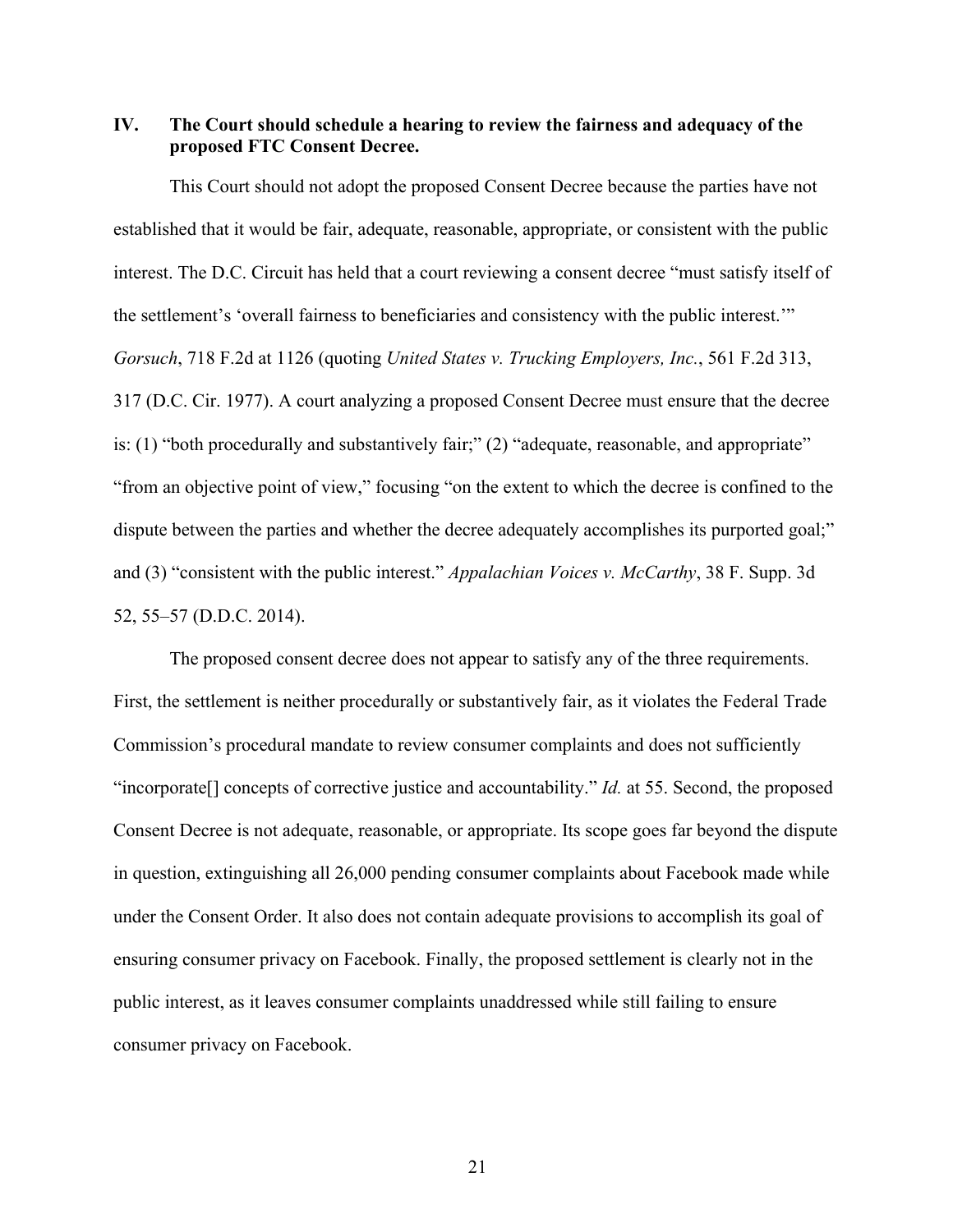Given the failure of the parties to establish that the proposed consent decree meets any of the three factors required, this Court should accept briefing from all interested groups and hold a hearing to evaluate the fairness of the proposed consent decree. This Court has a mandate not to "stand by and approve any consent decree placed before it" and "is not obliged to accept one that appears to make a mockery of judicial power" like the Consent Decree proposed in this case. *United States v. District of Columbia*, 933 F. Supp. at 47.

### **CONCLUSION**

For the above stated reasons, the Court should grant EPIC's motion to intervene, establish a briefing schedule for intervenors and interested parties, and schedule a hearing to review the fairness and adequacy of the parties' proposed consent decree.